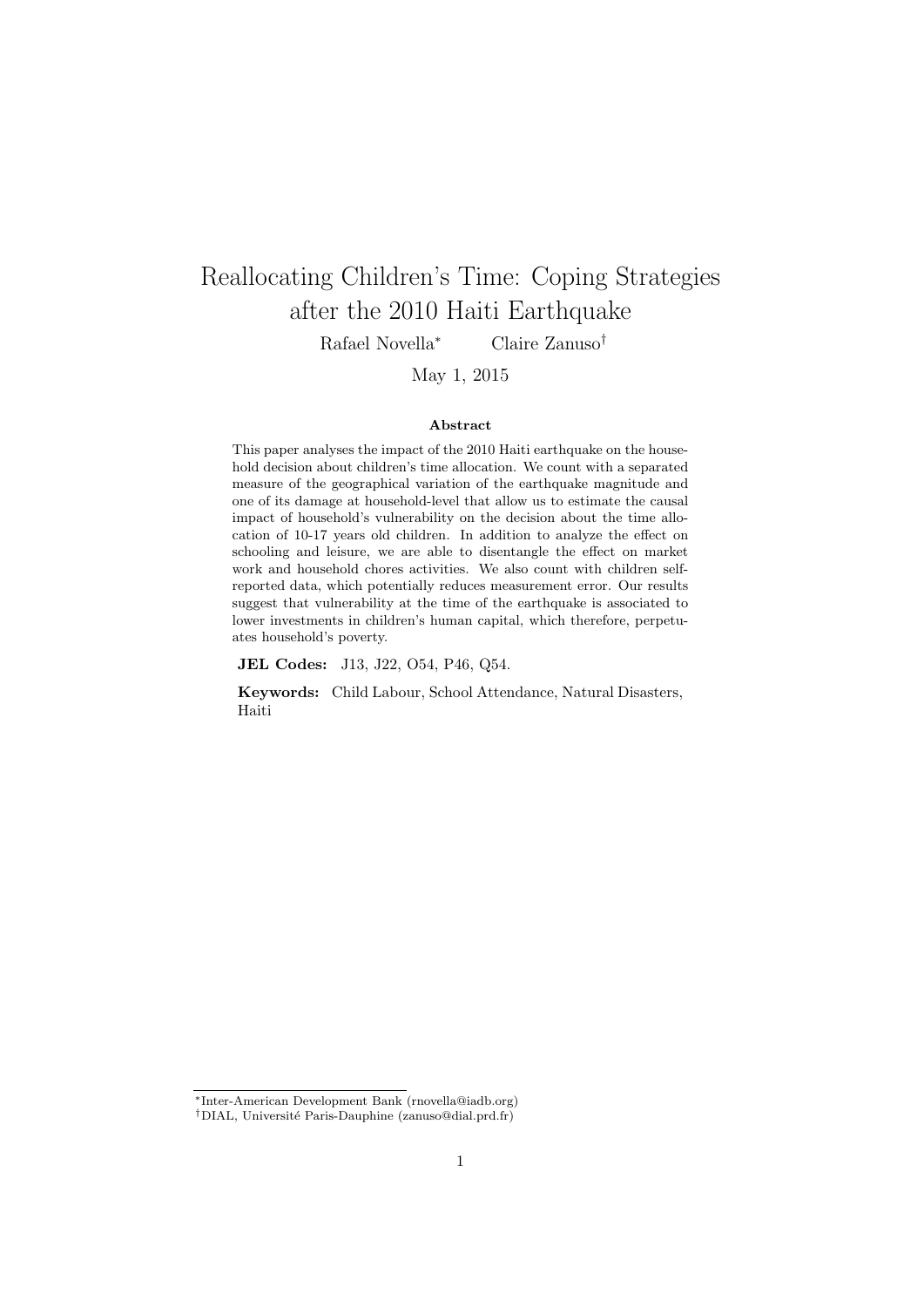## 1 Introduction

The acceleration of global climate change, the increasing intensity and frequency with which natural and environmental disasters are being experienced worldwide is striking. Latin America and the Caribbean (LAC) are one of the more disaster-prone areas of the world [\(Borensztein et al. 2009,](#page-23-0) [Heger et al. 2008,](#page-24-0) [Rasmussen 2004\)](#page-25-0) and suffer the lowest level of insurance coverage [\(Grislain-](#page-24-1)Letrémy 2013, [Borensztein et al. 2009\)](#page-23-0). Overall, the financial cost of natural disasters in the region has risen from US\$16 billion between 1985 and 1999, to more than US\$26 billion between 2000 and 2014 [\(EM-DAT 2015\)](#page-24-2). Largely motivated by the raise in the number and impacts of extreme natural events worldwide, and a better measurement of their magnitude, the last few years have seen an increase in the studies investigating both the causes and effects of natural disasters in many dimensions. The effects of natural disasters on the accumulation of individuals' human capital is a key issue for its economic and social relevance. The theoretical impact of natural disasters on human capital is ambiguous due the varying nature of the effects involved. Even though mounting evidence show that the net effects can be largely negative and, according to some studies, long-lasting [\(Baez et al. 2010\)](#page-22-0), we still know little about the operating channels as well as household capacity to protect their human capital investment when confronted by such shocks.

The primary objective of this paper is to analyse the impact of the 2010 Haiti earthquake on the household decision about children's time allocation. We argue that reallocating children's time is a household coping strategy against an extreme adverse shock, which could lead to persistent negative effects on human capital [\(Jacoby and Skoufias 1997\)](#page-25-1). We highlight the point that the full impact of natural disasters is not entirely natural, they are triggered by external hazards but they also stem from vulnerability. The concept of vulnerability varies among disciplines and research areas. The disaster risk literature defines vulnerability as "the capacity to be harmed" [\(Field 2012\)](#page-24-3). More specifically, we use here the definition of [Dayton-Johnson](#page-23-1) [\(2004\)](#page-23-1): "vulnerability is the expected value of the damage that would occur conditional on the realization of the shock". In this paper, we thus estimate the impact of vulnerability to natural disaster on household decision about the time allocation of 10-17 years old children to schooling, working and household chores activities.

Since the earthquake that hit Haiti on 12 January 2010 was largely unanticipated and hit directly only some areas of the country, it constitutes a unique natural experiment setting for the study of households' responses to this sort of shocks. The earthquake was one of the four greatest killers recorded worldwide since 1990. It smacked headlong into the metropolitan area of Port-au-Prince, home to over one in five Haitians, destroying public buildings and housing as it went. The shock have also affected households far beyond the capital. Despite the immediate response from the international community, with rescue teams and pledges of financial assistance and support for reconstruction and development, things are still far from back to normal. In fact, the assistance was not particularly targeted to the most affected or vulnerable [\(Echevin 2011\)](#page-24-4). Insti- ´ tutional assistance largely overlooked the population outside the conurbation of Port-au-Prince, even though just over six in ten of the households hit were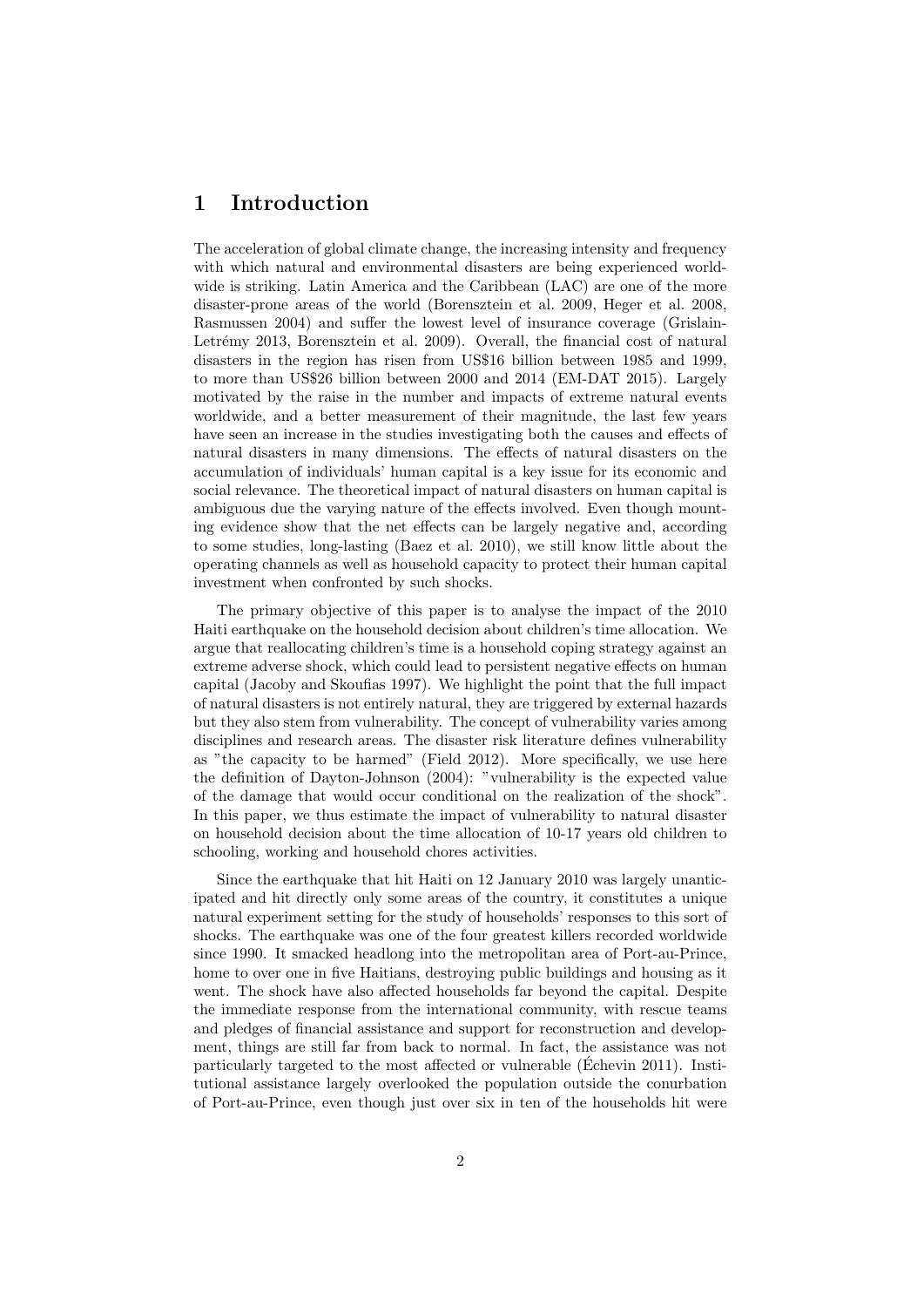outside the capital. Three years after the earthquake just over one-third barely managed to make ends meet [\(Herrera et al. 2014\)](#page-24-5). In Haiti, half of the population is under 21 years old and nearly 60 percent of Haitians have no more than primary school education. In 2012, almost 30 percent of 10-17 years old children are not in school or dedicate only few hours to studying because they need to contribute to household income or work in the household [\(Zanuso et al.](#page-26-0)  $2014)^{1}$  $2014)^{1}$  $2014)^{1}$  $2014)^{1}$ .

This paper uses original information collected during an extended fieldwork aimed to design, coordinate and implement the first nationwide survey about living conditions and labour market after the  $2010$  earthquake. The  $L'Enquête$ sur les Conditions de Vie des Ménages après le Séisme (ECVMAS) survey consists of 4,950 households interviewed in 2012 and it is representative of the entire population of the country [\(Herrera et al. 2014\)](#page-24-5).<sup>[2](#page-0-0)</sup> Additionally, we match at Primary Sampling Unit's level the rich household and individual ECVMAS data with the measures of the strength of ground motion made available by the U.S Geological Survey.[3](#page-0-0) These data allow us to distinguish between the natural hazard occurrence, which is the observed physical intensity of the 2010 earthquake, and the natural disaster impact (measured by a damage score of the dwelling), which involve the interaction of the natural hazard and vulnerability. Two additional features of the data make it suitable for the purpose of our paper. First, it includes children self-reported information about the allocation of their own time. Given the social stigma associated with child labour and absence from school, parents might tend to under-report them. Therefore, it is expected that asking children directly would reduce this source of measurement error. Second, in contrast to most of the literature on the topic [\(Edmonds](#page-24-6) [2007\)](#page-24-6), our data allows us to disentangle the effect on working hours and hours dedicated to household chores.

In this study, we focus on the medium-term consequences of the earthquake. To identify the lasting effect of the household's socio-economic vulnerability at the time of the earthquake on current decision of children's time allocation (extensive and intensive margins), we adopt a control-function approach, where we account for changes in household' and child's characteristic between the 2010 earthquake and the time of interview (2012). The ECVMAS survey includes key retrospective questions corresponding to the period just before the 2010 earthquake. The data quality literature stresses that when a phenomenon of large magnitude happens, the risk of measurement error associated to recall is reduced (De Nicola and Giné 2014, [Dex 1995\)](#page-23-3). According to [Brown and Ku](#page-23-4)[lik](#page-23-4)  $(1977)$ , "flashbulb" memories theory<sup>[4](#page-0-0)</sup>, a highly surprising and consequential event, like the 2010 earthquake, give rise to memories that show little forget-

<sup>&</sup>lt;sup>1</sup>All data in this paper are from ECVMAS 2012, unless otherwise indicated.

<sup>2</sup>ECVMAS was conducted by the Haitian Institute of Statistics (IHSI) is part of a programme supported by the French National Research Agency (ANR), DIAL Research Unit and the World Bank. The methodology was a variation on the 1-2-3 Survey, developed by DIAL to measure the informal economy and poverty. Javier Herrera, IRD Research Director, was the ANR project manager and Claire Zanuso was the ANR project Coordinator from 2011 to 2014 and survey coordinator in Haiti.

<sup>3</sup>A common geological measure of local hazard that earthquakes cause is peak ground acceleration (PGA), or the maximum acceleration that is experienced by a physical body, e.g. a building, on the ground during the course of the earthquake motion. PGA is considered a good measure of hazard to short buildings, up to about seven floors.

<sup>&</sup>lt;sup>4</sup>The construct of flashbulb memory was introduced in a seminal paper by [Brown and Kulik](#page-23-4)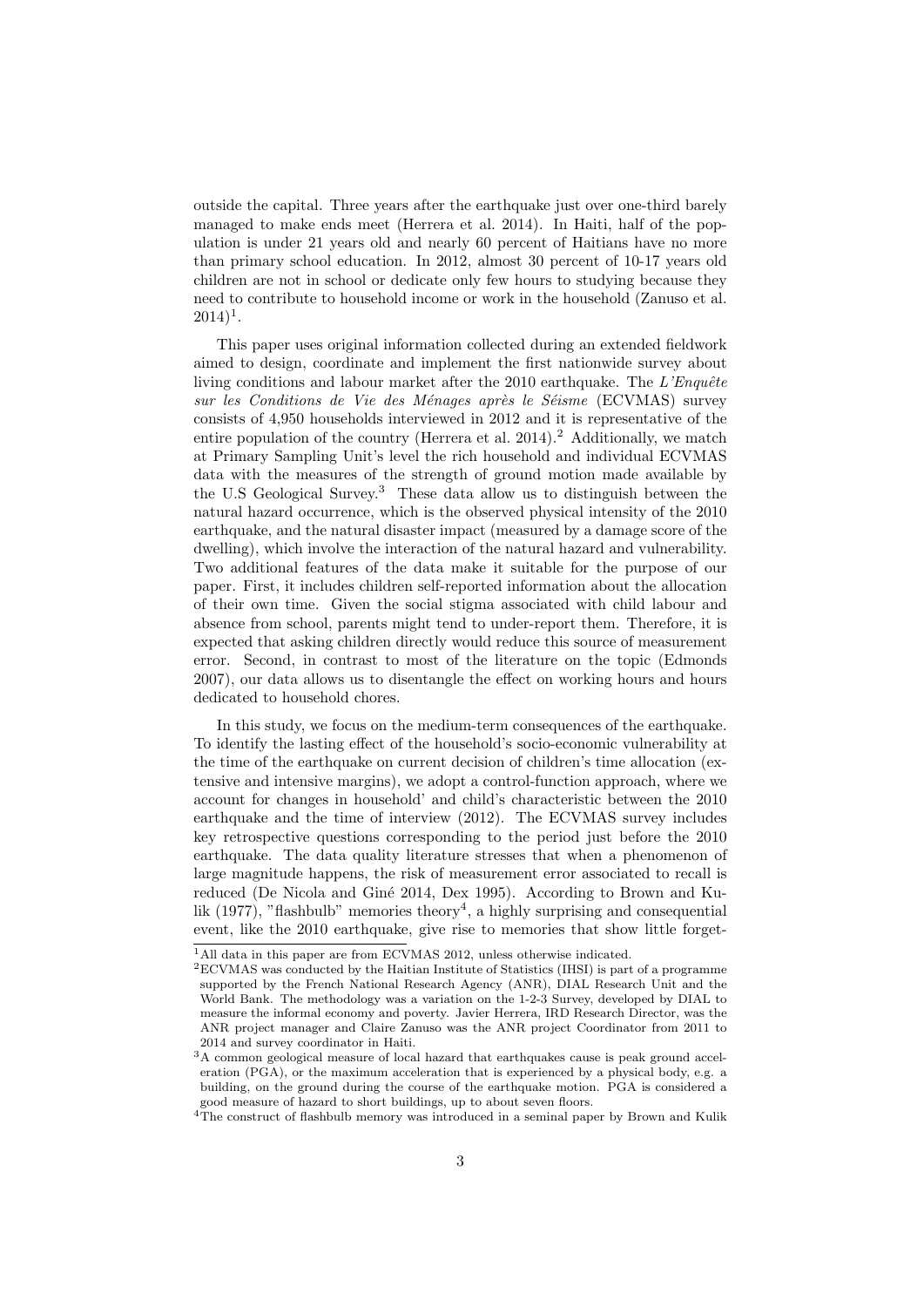ting [\(Winograd and Neisser 2006\)](#page-26-1). In addition to 2010 characteristics, we also control for Primary Sampling Unit (PSU) fixed-effects to account for unobservable characteristics, such as services supply (schools, roads, etc.), labour market conditions and aid received as consequence of the earthquake. Finally, we are able to disentangle the vulnerability component of the total destruction effect of the earthquake by controlling for its physical impact (i.e. peak ground acceleration). That is, we are able to control by the earthquake's intensity and calculate the marginal effect of the residual part of the impact, the vulnerability to a natural disaster.

Results from both extensive and intensive margins show that households vulnerability to natural disaster is negatively associated to investments in children's human capital, which therefore, perpetuates household's poverty. Interestingly, we find a positive association between vulnerability and the probability of child labour (without attending school) and the time children spent in household chores. However, we find no relationship between vulnerability and the amount of hours children spend studying, working (market) or at leisure. These results highlight the importance of disentangling market and home work activities to assess correctly child labour issues. Moreover, we find evidence of gender and siblings differences. Older males work longer hours for the market and fewer hours in home production. In addition, the further away a child is biologically from the household head is associated to lower investments in children's human capital.

This paper contributes to two strands of literature. First, it contributes to the literature looking at the effect of natural disasters on economic well-being and households coping strategies. We find evidence that vulnerable households can resort to coping strategies which lead to persistent effects on human capital, such as taking children out of schools, reducing the time for studying or increasing their work participation [\(Baez et al. 2010,](#page-22-0) [De Janvry et al. 2006\)](#page-23-5). Second, this paper contributes to the child labour literature at bringing more evidence on the differentiated impact on working and household chores hours.

The paper is organized in 7 sections. Section 2 reviews the relevant literature on the effects of natural disasters on human capital and child labour and presents the general framework used to evaluate the situation for children in Haiti. Section 3 provides background information on the natural disaster and the socioeconomic context in which it took place. Section 4 describes the data used in the analysis and provides a discussion of intensity, vulnerability and damage measures. Section 5 presents the empirical strategies to identify the mentioned effects. This is followed by a presentation of the results in Section 6. Finally, Section 7 concludes the paper and discusses policy options.

## 2 Previous Findings and Conceptual Framework

The questions we address in this paper are at the conjunction of two fields of research: the impact of natural disasters and child labour studies. In both cases, the literature barely cover the specific case of Haiti.

[<sup>\(1977\)</sup>](#page-23-4) to account for memories of events such as the assassination of John F. Kennedy.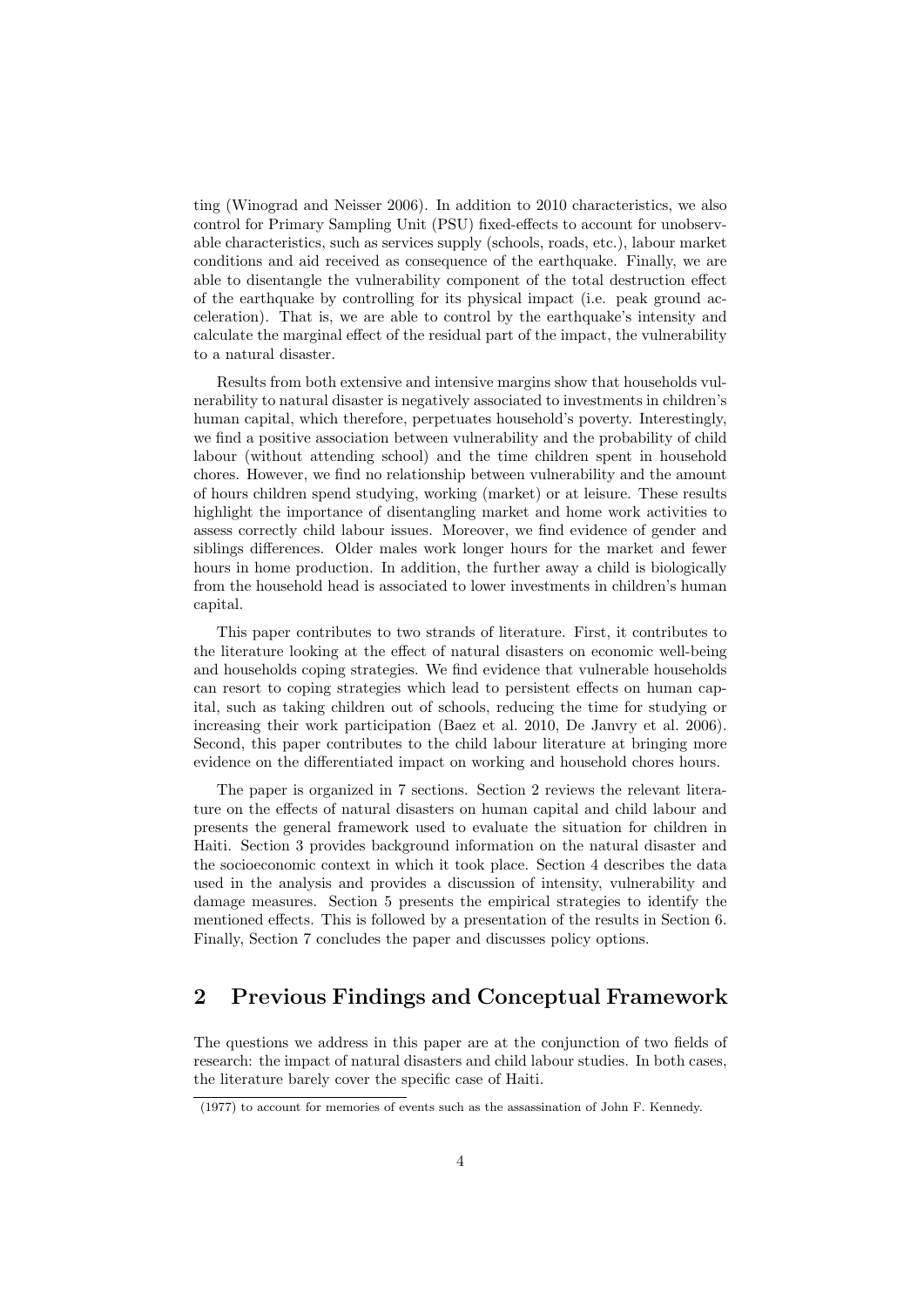#### 2.1 Impact of Natural Disasters

In part due to climate change, there has been a recently substantial growth in interest in the impact of natural disasters. This trend is set to grow due to a worrying rise in the impact of natural disasters on economic welfare over the last decade. Research focusing more specifically on countries' resilience suggests that these disasters have devastating effects on economic growth in developing countries because they prevent physical and human capital accumulation, although the channels behind this phenomenon remain unclear [\(Skoufias](#page-26-2) [2003\)](#page-26-2). Most of the existing studies on the economic impact of natural disasters have been driven by the availability of the international Emergency Disasters Database (EM-DAT) base on disasters and their damage, which covers all countries worldwide since 1900. Particular attention has been paid to the human and economic costs of these disasters. These studies conclude, as expected, that: developing countries are more vulnerable to disasters, even though they are not more exposed than developed countries to natural hazards (i.e. physical and environmental factors). The channels through which the disasters produce such different impacts remain the "black box" of these macroeconomic studies even though some put forward institutional factors (governance, inequalities, etc.) [\(Cavallo and Noy 2009,](#page-23-6) [Noy 2009,](#page-25-2) [Kahn 2005\)](#page-25-3).

To the best of our knowledge, the only existing study evaluating the 2010 earthquake's impact in Haiti adopts an indirect and macroeconomic approach [\(Cavallo et al. 2010\)](#page-23-7). It sets out primarily to put a figure to the sum total financial impact of the earthquake. The estimates are based on strong assumptions and are not very reliable, as the authors themselves argue. Neither do they give any clues as to the mechanisms at work, which can only be explored by more empirical approaches. Other research on the evaluation of the impact of the disasters and household strategies following a disaster are based on case studies, but few address the impact of a high-magnitude earthquake due to a lack of suitable data (see [Doocy, Daniels, Packer, Dick and Kirsch](#page-23-8) [\(2013\)](#page-23-8) for a review, [Yang](#page-26-3) [\(2008\)](#page-26-3) for China, and [Halliday](#page-24-7) [\(2006\)](#page-24-7), for El Savador)

## 2.2 Effects of Natural Disasters on Education and Child Labour

Modeling the impacts of natural disasters on human capital in a comprehensive manner is not straightforward. The literature have developed theoretical frameworks to model different pieces of the causal chain linking different shocks – including natural disasters – to proxy determinants of human capital and other dimensions of human welfare, but there is no consensus of whether natural disasters have consequences on the creation and use human capital [\(Baez et al.](#page-22-0) [2010\)](#page-22-0). The existing economic literature strongly suggests that the capacity of households in poor countries to smooth consumption across time and states of nature is limited. This seems to be especially true in the case of large generalized shocks such as natural disasters, when some of the informal mechanisms of risksharing become less widespread [\(Jacoby and Skoufias 1997,](#page-25-1) [Beegle et al.](#page-22-1) [2002\)](#page-22-1). We do not seek to review the whole existing findings at the household level on the impacts of natural disasters on human capital, and we cite only those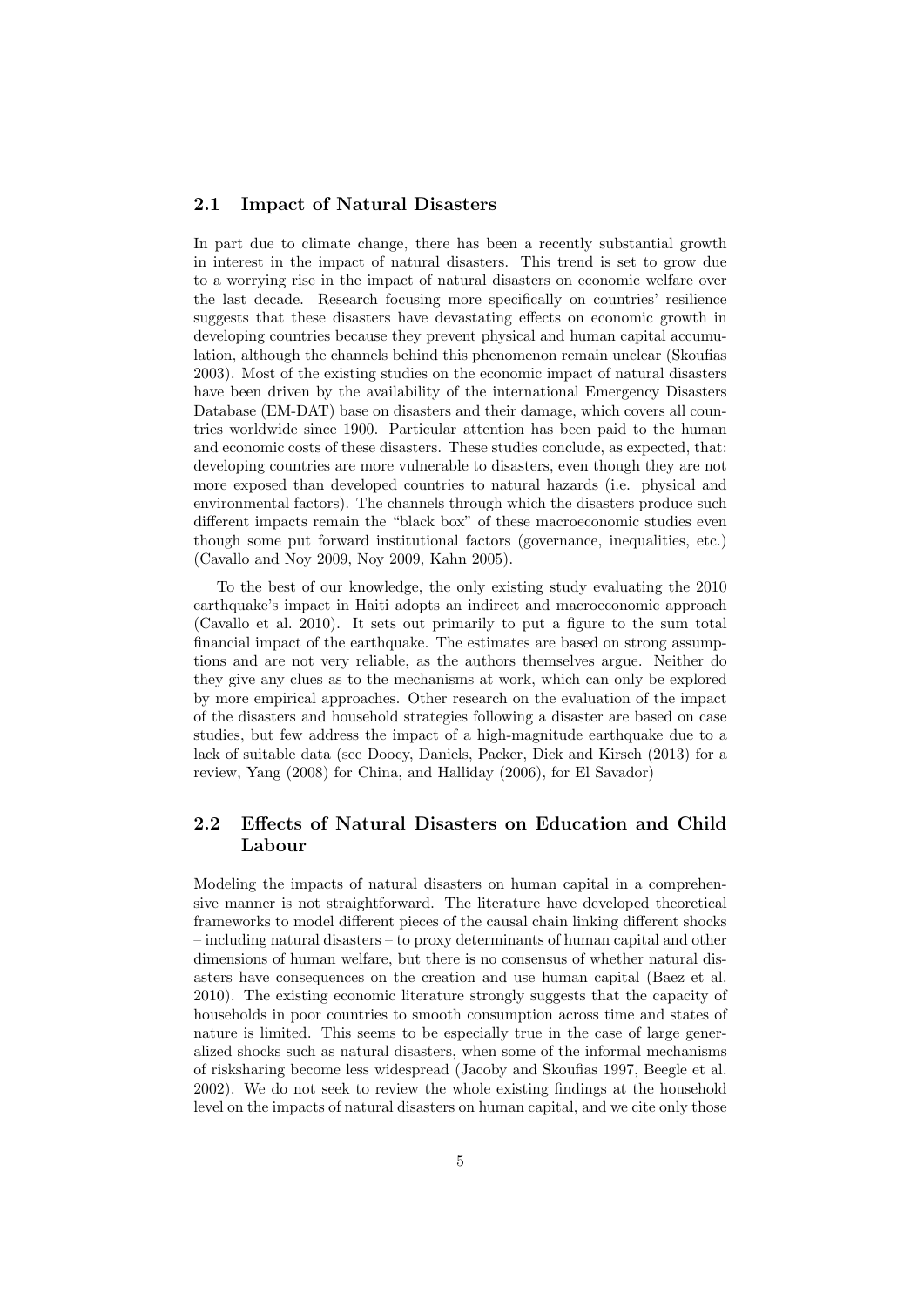studies which are directly related to the issue under investigation in this article, which is the impact on education and child labour (see [Baez et al.](#page-22-0) [\(2010\)](#page-22-0) for a recent and synthetic review on consumption, nutrition and health dimensions). In fact, while natural hazards can affect a person's human capital throughout its entire life, it is at early stages in life when any such impacts most matter if they are not properly and timely addressed.

The theoretical impact of natural disasters on schooling is ambiguous due the varying and sometimes contradicting effects involved. On the one hand, the damages or destruction of schools and complementary infrastructures and resources (e.g. roads and teachers) can lead to a worsening the whole education system. Additionally, if natural shocks worsen the economic situation of households and the access to credit, insurance or other coping mechanisms is limited, dropping children out of school may be the last resort to reduce outgoings [\(Jensen 2000,](#page-25-4) [Jacoby and Skoufias 1997\)](#page-25-1) or to increase household income by putting them to work or increasing their participation to house chores activities [\(Basu and Van 1999,](#page-22-2) [Edmonds 2007\)](#page-24-6). [\(Huisman and Smits 2009\)](#page-24-8) show this will specially be the case in countries where laws regarding compulsory education are not strictly enforced (such as in Haiti). On the other hand, if a natural disaster changes the opportunity cost of sending children to school, through a reduction in market wages for example, or if international assistance increase the supply of education services [\(Adelman and Holland 2015\)](#page-22-3), the direction of the overall effect remains unclear [\(Baez et al. 2010\)](#page-22-0).

Empirically, it is complex to disentangle all these mechanisms. To the best of our knowledge, only one research try to assess the effects of a large earthquake on child labour. [Santos](#page-25-5) [\(2007\)](#page-25-5) finds that children in households most affected by the 2001 earthquakes in El Salvador were three times more likely to work (from 6.5 percent to 16.5 percent) after the shock. The intensive margin results show an increase of about 32 hours per week relative to children in control areas. Studies assessing the effects of others types of disasters (e.g. droughts, floods, rainfall shocks, hurricanes) find that those extreme shocks are associated with declining enrollment rates or delays in school enrollment [\(Alderman et al.](#page-22-4) [2006,](#page-22-4) [Jensen 2000,](#page-25-4) [Jacoby and Skoufias 1997\)](#page-25-1). Many studies show that natural disasters are strongly correlated with an increase of workforce, including children, and more hours devoted to off-farm activities at the expense of lower wages [\(Jalan and Ravallion 1999,](#page-25-6) [Beegle et al. 2003,](#page-22-5) [De Janvry et al. 2006,](#page-23-5) [Santos 2007,](#page-25-5) [Baez and Santos 2007\)](#page-22-6). [Baez and Santos](#page-22-6) [\(2007\)](#page-22-6) estimate than as a consequence of Hurricane Mitch in Nicaragua, child labour force participation increases in 8.5 percentage points and the proportion of children both enrolled in school and working more than doubled. Most of case studies evidence that the impact can be largely negative and some of them show the potential detrimental effects can be long-lasting [\(Alderman et al. 2006\)](#page-22-4). Others studies on human capital and shocks (not only natural disasters) further stresses that educational achievement is highly path-dependent [\(Bustelo et al. 2012,](#page-23-9) [Strauss and Thomas](#page-26-4) [2007\)](#page-26-4).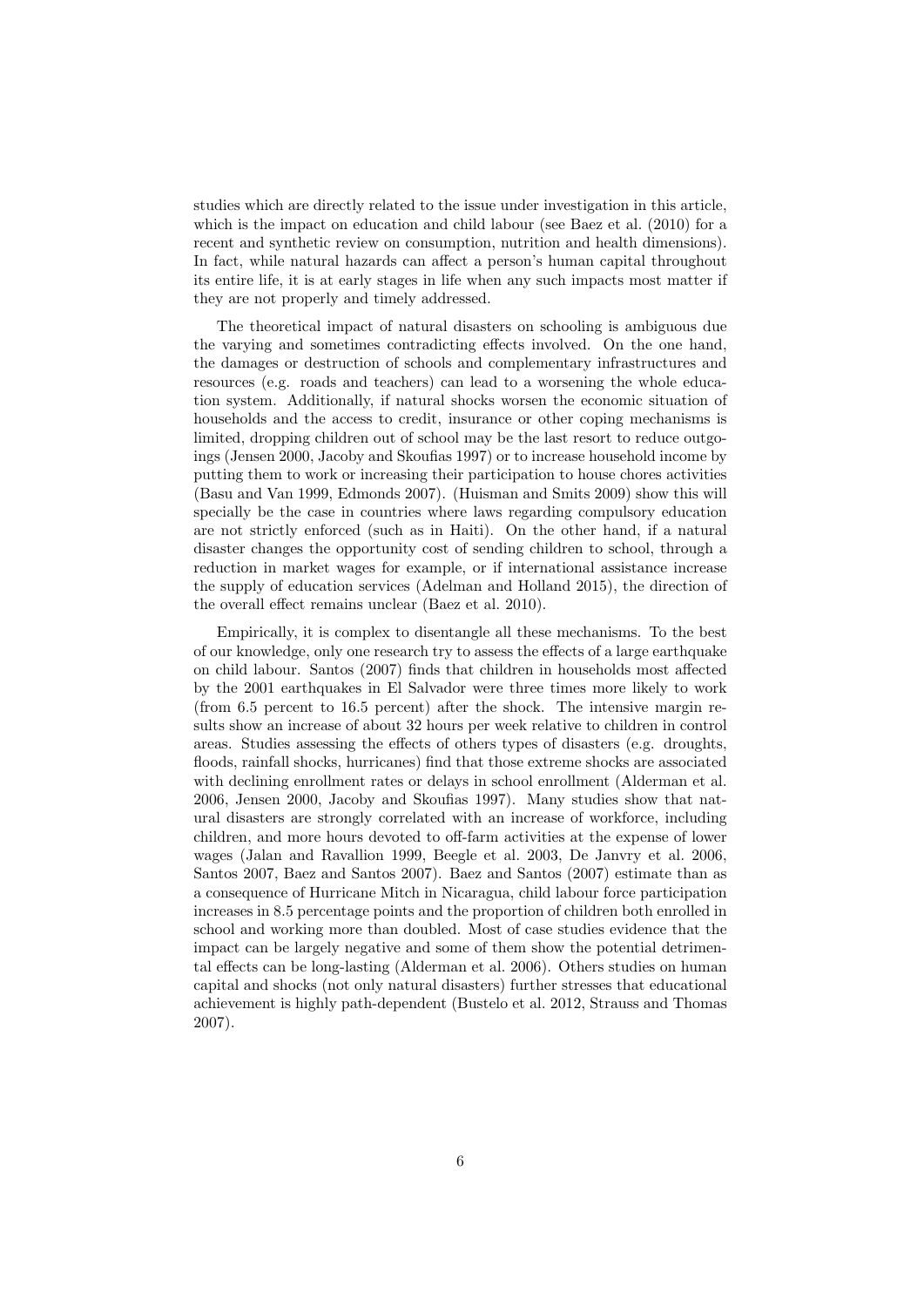#### 2.3 Children's Time Allocation in Developing Countries

Literature about children's time allocation in developing countries point to a number of determinants of the demand for education and the supply of child labour. A detailed overview of recent developments of this literature can be found in [Edmonds](#page-24-6) [\(2007\)](#page-24-6), and an older review with a more theoretical focus is [Basu and Van](#page-22-2) [\(1999\)](#page-22-2). As [Basu and Van](#page-22-7) [\(1998\)](#page-22-7) mention, the allocation of children's time to non-labour activities (education or leisure) represents a luxury good for poor households, which can be consumed only once their income rises beyond a certain threshold. Sending children to work, in contrast to sending them to schools, carries negative consequences both for the children's future wellbeing and, through the positive externalities of education on growth, for the growth of the society as a whole [\(Basu and Van 1999\)](#page-22-2).

Theoretical and empirical studies on the main determinants of household' decision to send children to work rather than to school can be grouped into two main veins: the demand for education, introduced by [Becker](#page-22-8) [\(1964\)](#page-22-8), and the one focuses on the impact of various constraints affecting the supply of child labour, the demand for education, or both simultaneously. According to [Becker](#page-22-8) [\(1964\)](#page-22-8) theory, whether to send their children to school are the result of a trade-off between the expected returns to and the cost of education (e.g. tuition, material, compulsory uniform, transport, and opportunity cost). It predicts that children may work because the net returns relative to alternative uses of time such as school attendance are low (compared with its cost) and the returns to work experience are relatively wide. The second vein highlights the impact of various constraints the allocation of children's time between schooling and labour [\(Bhalotra 2007\)](#page-22-9). Imperfections in the markets for labour and land [\(Bhalotra and Heady 2003\)](#page-22-10), poverty [\(Basu and Van 1998\)](#page-22-7) and credit market imperfections [\(Jacoby and Skoufias 1997,](#page-25-1) [Ranjan 2001,](#page-25-7) [Cigno and Rosati 2006\)](#page-23-10) are the main set of constraints explaining the emergence of child labour and the concomitant fall-off in school attendance. All these constraints, in addition to the degree of altruism of the decision-taker in the household [\(Baland and](#page-22-11) [Robinson 2000\)](#page-22-11), drive the final decision about the child's time allocation. This framework suggests how an external negative shock might affect household' decision in developing countries. In fact, even where incentives favour education over work, a household may be obliged by budget constraint to send a child to work. When poverty constraints are binding, the opportunity cost of forgone wages or other remuneration of studying is too high, parents will choose not to send the children to school and will have them work instead. Moreover, when capital markets are imperfect, this model predicts that even altruistic parents may sacrifice investments in children's education.

The existing empirical research about child labour tend to focus on the effects of factors at only one level, either the characteristics of parents and their households [\(Basu et al. 2010,](#page-22-12) [Buchmann 2000,](#page-23-11) [Patrinos and Psacharopoulos](#page-25-8) [1997\)](#page-25-8) or country level [\(Fan 2004,](#page-24-9) [Levy 1985\)](#page-25-9). This is problematic, since we know that the decisions of parents regarding work and schooling of their children are influenced by factors at the household level as well as by characteristics of the context in which the household is living (e.g. the local labour market and the available educational facilities characteristics) [\(Huisman and Smits 2009\)](#page-24-8).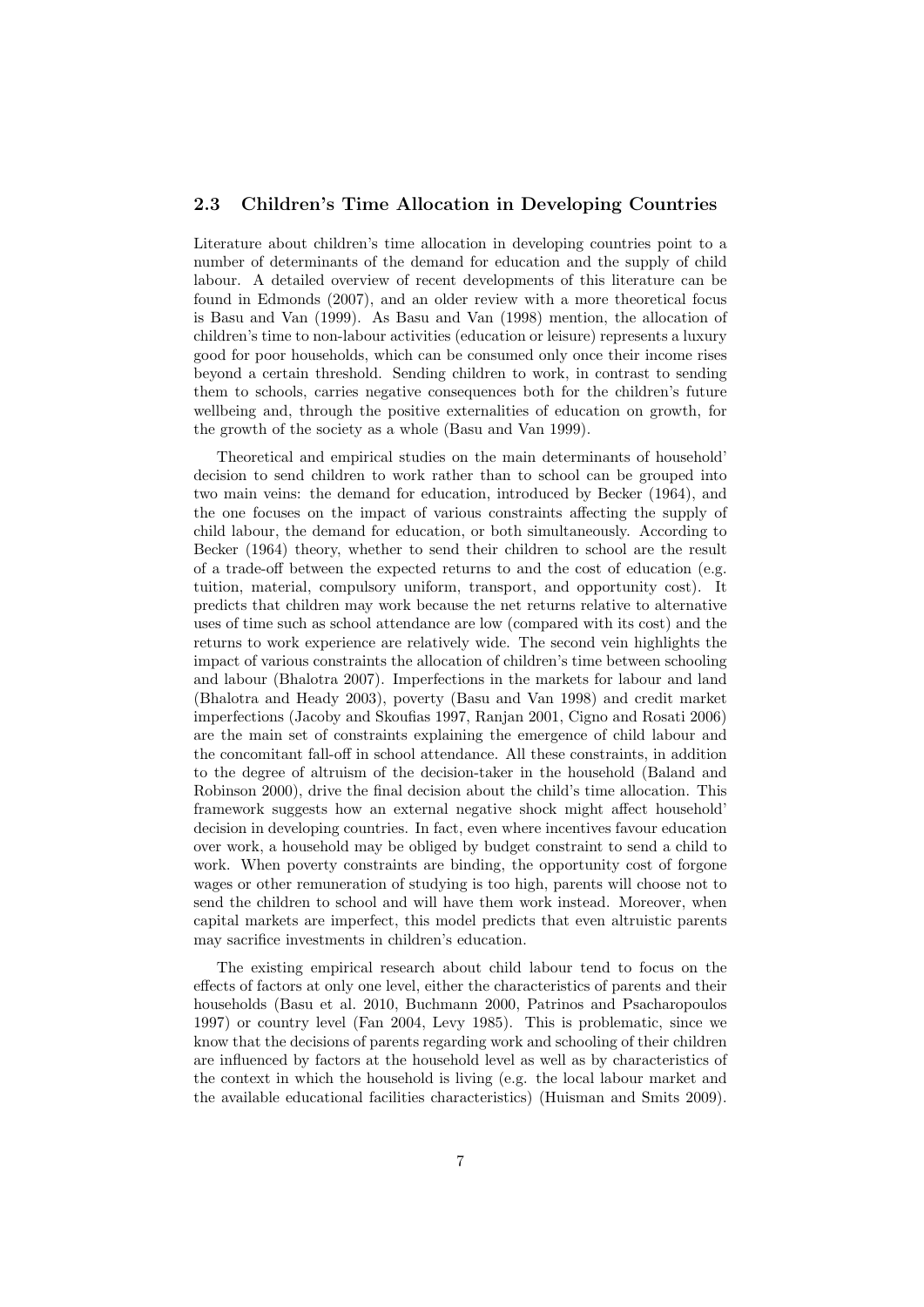[Webbink et al.](#page-26-5) [\(2013\)](#page-26-5) develop a new framework including simultaneously three categories of child labour determinants (according to the different strands of literature : economics, sociology and anthropology): resources [\(Basu and Van](#page-22-7) [1998,](#page-22-7) [Ranjan 2001\)](#page-25-7), family factors (or structural factors) [\(Edmonds 2006\)](#page-24-10), and cultural explanations [\(Delap 2001\)](#page-23-12). This paper adds vulnerability as an extra dimension to the analyses.

[Birkmann](#page-22-13) [\(2006\)](#page-22-13) notes that we are still dealing with a paradox: "we aim to measure vulnerability, yet we cannot define it precisely". The concept of vulnerability varies among disciplines and research areas. There are 6 different frameworks and more than 25 definitions of vulnerability clearly identified so far (see [Birkmann](#page-22-13) [\(2006\)](#page-22-13), [Cutter et al.](#page-23-13) [\(2009\)](#page-23-13), and [Ciurean et al.](#page-23-14) [\(2013\)](#page-23-14) for a review). In this view, the concept of vulnerability needs to be placed into context and be properly defined, because there is no generally accepted, universal definition of vulnerability. Moreover, the evaluation of vulnerability and the combination of the hazard and the vulnerability to obtain the risk differs between natural phenomena. The disaster risk literature defines vulnerability as "the capacity to be harmed" [\(Field 2012\)](#page-24-3). In quantitative risk assessment (before the shock occurrence), risk is expressed as a function of the hazard, the elements at risk and the vulnerability. From a natural sciences perspective, vulnerability is defined as the expected degree of loss for an element at risk as a consequence of a certain event [\(Dayton-Johnson 2004,](#page-23-1) [Fuchs et al. 2007\)](#page-24-11). In our ex-post vulnerability assessment, our measure of vulnerability is not an expected degree of loss but the observed level of damages on dwellings, ranges from 0 (no damage) to 9 (complete destruction).

As we mentioned, the existing literature on the effects of large adverse shocks on children is surprisingly limited. Rarely has there been an opportunity to study such a large and exogenous event such as the 2010 earthquake in Haiti. Second, we explore the effects of the earthquake almost three years after the episode. The persistence of adverse effects on children hints at important long run consequences of shocks, especially if we take into account that education is an important determinant of future earnings and welfare. This paper has significant implications for the literature on household decision making since our findings suggest that children are worse off after a natural disaster. More generally, our work contributes to the better understanding of natural disasters on human capital accumulation. In other words, to understand disasters we must not only know about the types of hazards that might affect people, but also the different levels of vulnerability of different groups of people. This constitutes valuable information for policy makers, as well as others organizations and institutions, interested in designing comprehensive policies to reduce this vulnerability or improve resilience to large negative shocks.

## 3 Context

#### 3.1 Haitian context

Haiti is the poorest country in the Western Hemisphere and ranks 161 among 186 countries in the Human Development Index of the United Nations Devel-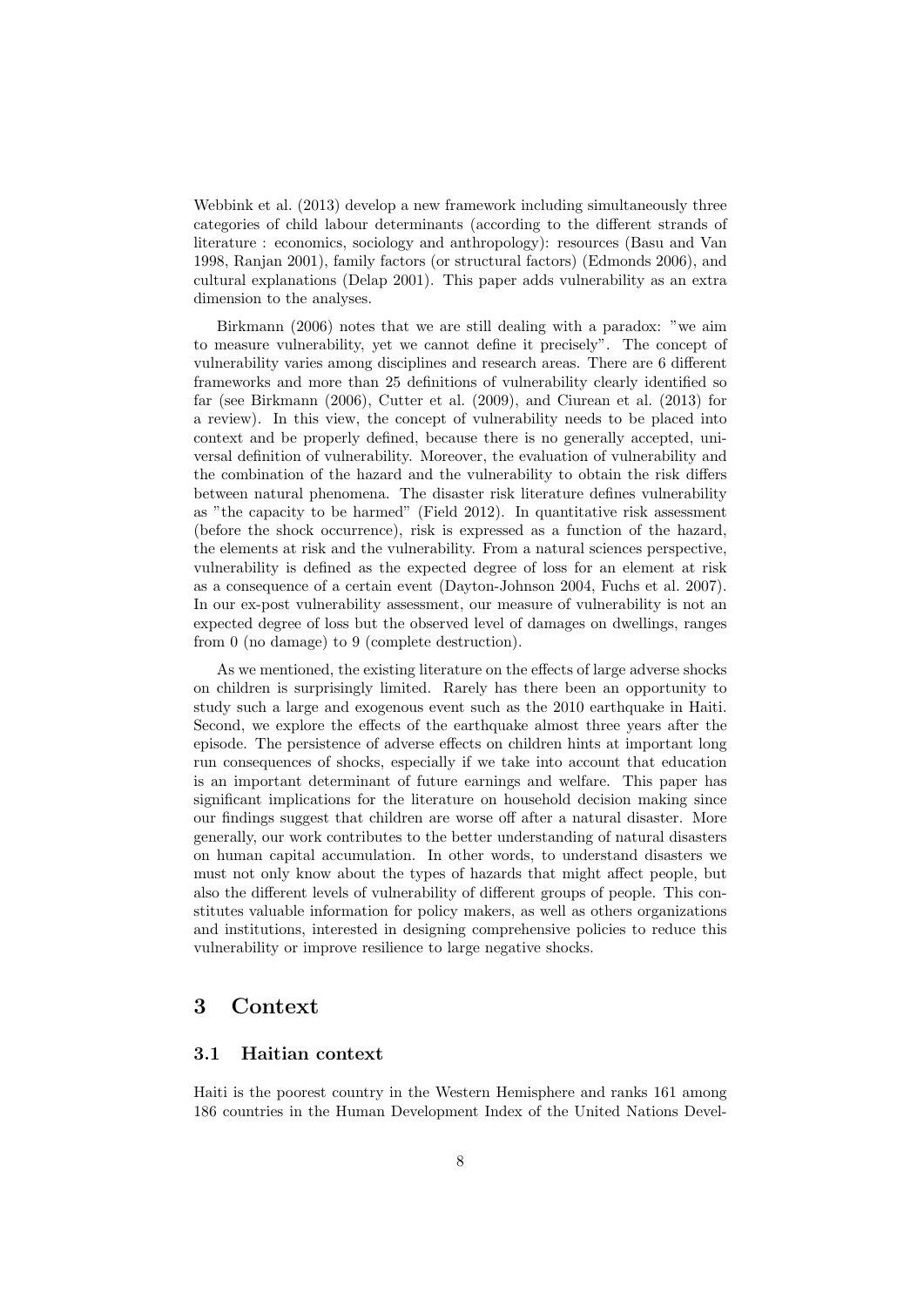opment Programme [5](#page-0-0) . Three years after the 2010 earthquake, poverty is high, particularly in rural areas, just over one-third barely managed to make ends meet [\(Herrera et al. 2014\)](#page-24-5). According to the new national poverty line produced by the government of Haiti and based on the ECVMAS 2012, more than one in two Haitians was poor, living on less than \$2.41, and one person in four was living below the national extreme poverty line of \$1.23 a day. A comparison of household earnings with the level of income deemed by households to be the minimum required to live finds that nearly eight in ten households can be classified as "subjective poor" [\(Herrera et al. 2014\)](#page-24-5). With a population of 10.4 million people [6](#page-0-0) . Haiti is also one of the most densely populated countries in Latin America. Half of the population is under 21 years old and nearly 60 percent of Haitians have no more than primary school education. In 2012, almost 30 percent of 10-17 years old children (the focus of this study) are not in school or dedicate only few hours to studying because they need to contribute to household income or work in the household [\(Zanuso et al. 2014\)](#page-26-0).

Prior to the earthquake, the country had already one of the poorest education systems in the world. Right after its independence (in 1804), the importance of education was recognized and the first Constitution, promulgated in 1805, noted explicitly that "education shall be free. Primary education shall be compulsory. State education shall be free at every level". These principles were never put into practice. The education offered to Haitian children was, and still is, inadequate in terms of quality, quantity and accessibility [\(Lunde 2010\)](#page-25-10). Both the direct costs of going to school (e.g. tuition and other fees, mandatory uniforms, transport, books) as well as the opportunity costs, particularly in the form of lost labour for the household, remain barriers to achieving universal primary enrollment and completion. Private education system has grown by default and continuously, from 20 percent in the 1959-1960 to 75 percent in 1995-1996 [\(Salmi 2000\)](#page-25-11). In 1997, the Ministry of National Education, Youth and Sport (MENJS)<sup>[7](#page-0-0)</sup> set out a national education and training plan (PNEF)<sup>[8](#page-0-0)</sup> to reform the education system in Haiti. The reformed Haitian education system is used as a frame of reference here, even if some parts of the country, especially in rural areas, the traditional educational system still operates [\(Lunde 2010\)](#page-25-10). In the reformed system, education comprises three core levels: (i) pre-school for 3-5 year olds, not compulsory; (ii) primary education for 6-14 years old; and, (iii) secondary education for 15-18 year olds (see Fig[.A.2\)](#page-31-0). The legal age to admission to school is 6 years and, in the reformed system children who undergo normal progression complete primary at the age of 14. In fact, the last school census before the earthquake (2002-2003) highlighted that the average age of students in grade 6, for instance, was 16 years old, when the corresponding age for that grade should be 11 or 12 years old [\(Adelman and Holland 2015\)](#page-22-3).

Unless the earthquake affected strongly education services, the number of schools were still larger in 2011-12 than in 2002-03. In addition, between 2002 and 2011 total social expenditure in the country was reduced from 2.7 percent

<sup>5</sup>Human Development Index of the United Nations Development Programme https://data.undp.org/dataset/Human-Development-Index-HDI-value/8ruz-shxu

 $6$ Based on available population projections of the Haitian Institute of Statistics and Informatics (IHSI), 2012.

 $7$ Ministère de l'Education Nationale de la Jeunesse et des Sports.

<sup>8</sup> textitLe Plan National d'Education et de Formation, 1998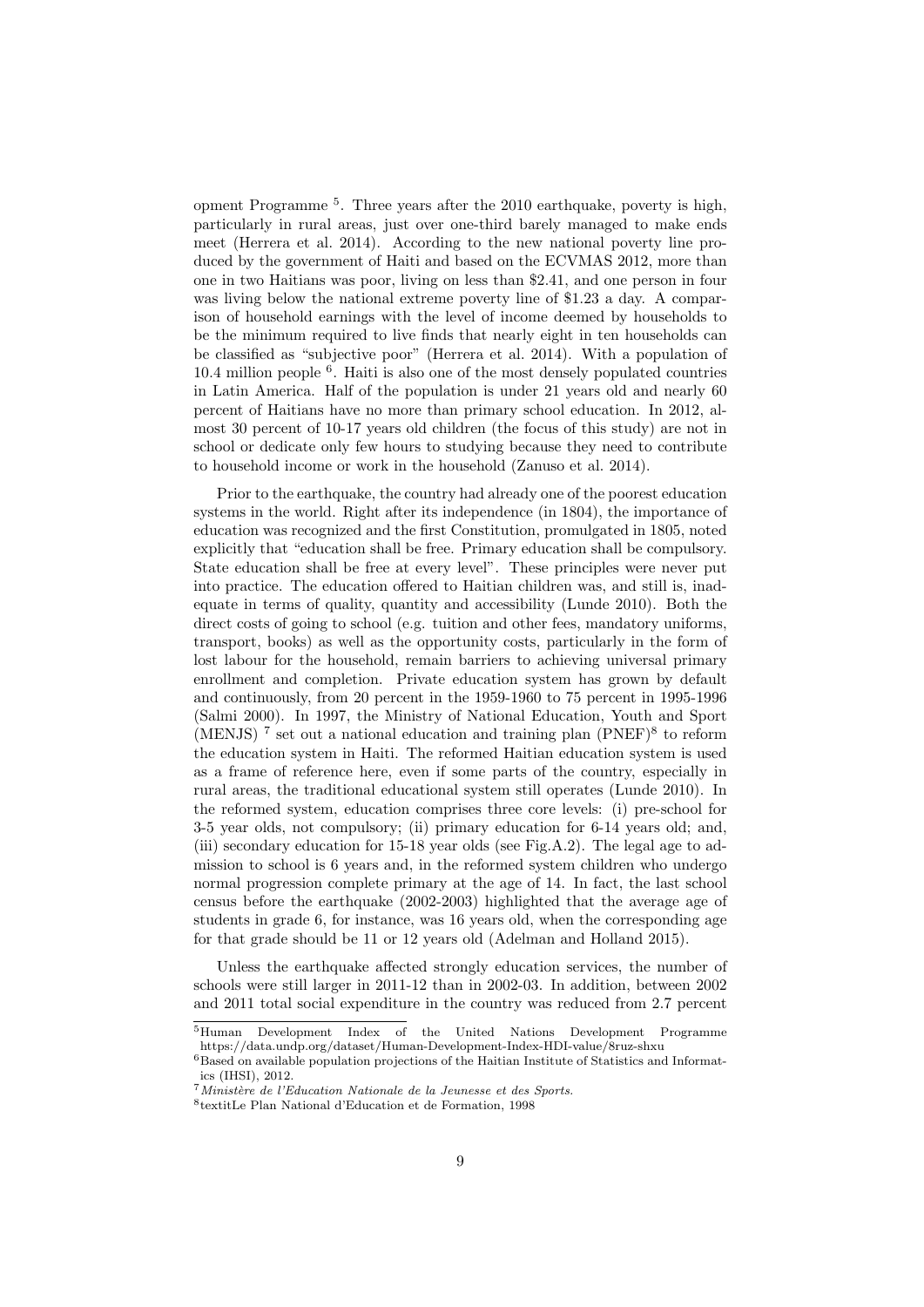to 1.5 percent of GDP. [Lamaute-Brisson](#page-25-12) [\(2013\)](#page-25-12) reveals that the evolution of government education expenditure was erratic between 2002 (1.65 percent of GDP) and 2005 and then it collapsed in 2006 (0.57 percent of GDP) until 2011 (0.59 percent of GDP), when it picked up. Two main components explain this volatility: the fragile political situation and the volatility of GDP growth itself. In the aftermath of the earthquake, the Economic and Social Assistance Fund of Haiti (Fond d'Assistance Economique et Social-FAES, created in 1990) was in charge of light infrastructure implementation to facilitate the return to school on the basis of domestic public resources and external financing.

In 2002, Haiti counted with a total of 15,268 schools, of which 92 percent were non-public, accounting for more than 80 percent of enrolled students. The 2011- 12 census, conducted less than two years after the 2010 earthquake, counted 16,072 schools across the country in total, of which more than 88 percent were private institutions. This persistent large share of non-public education provision makes it difficult to assure quality of education in Haiti as non-public schools, very heterogeneous, largely ignore government regulations, accreditation standards [\(Lunde 2010\)](#page-25-10). In 2012, according to ECVMAS survey, private education represents about 65 percent of primary and secondary school enrollment. One of the highest proportion of private school enrollment in the world. We believe that the results of this research are of interest beyond Haiti, as key features of the Haitian system – low state capacity and historical lack of well-developed and functioning system of public schools – are common to many low-income countries, while the rapid growth of nonpublic schools in many of these countries makes the Haitian case, with a large and vibrant nonpublic sector, increasingly relevant.

#### 3.2 The 2010 Earthquake

The earthquake that hit Haiti on 12 January 2010 was one of the four greatest killers recorded worldwide since 1990. Official figures place it as being twice as lethal as any previous earthquake of the same magnitude [\(Bilham 2010\)](#page-22-14). Although recent surveys by international institutions suggest that the official death count is overestimated, there is no question about the severity of its repercussions [\(Kolbe et al. 2010,](#page-25-13) [Schwartz et al. 2011,](#page-26-6) [Doocy, Jacquet, Cherewick](#page-24-12) [and Kirsch 2013\)](#page-24-12). Haiti is one of the most vulnerable developing countries when it comes to natural disasters and the most exposed country in the region [\(Heger et al. 2008,](#page-24-0) [Briguglio 1995\)](#page-23-15). It has been hit by just over 50 natural disasters since 1900. Another aspect, which might explain why Haiti is even more vulnerable than its neighbors Dominican Republic and Jamaica, is the level of development and incomplete insurance markets, that increase the impact of the shocks when they do arise [\(Strobl 2012\)](#page-26-7).The earthquake's repercussions were much more dramatic here than in other countries hit by stronger earthquakes. The context surrounding the earthquake was particularly ill-fated in that Haiti had been victim to either a tropical storm or severe flooding every year of that entire decade. The international EM-DAT database shows that these disasters prior to the earthquake affected over one million people in total and were responsible for nearly 7,000 deaths [\(EM-DAT 2015\)](#page-24-2). Other countries have been struck by similar or stronger earthquakes, but the repercussions were much more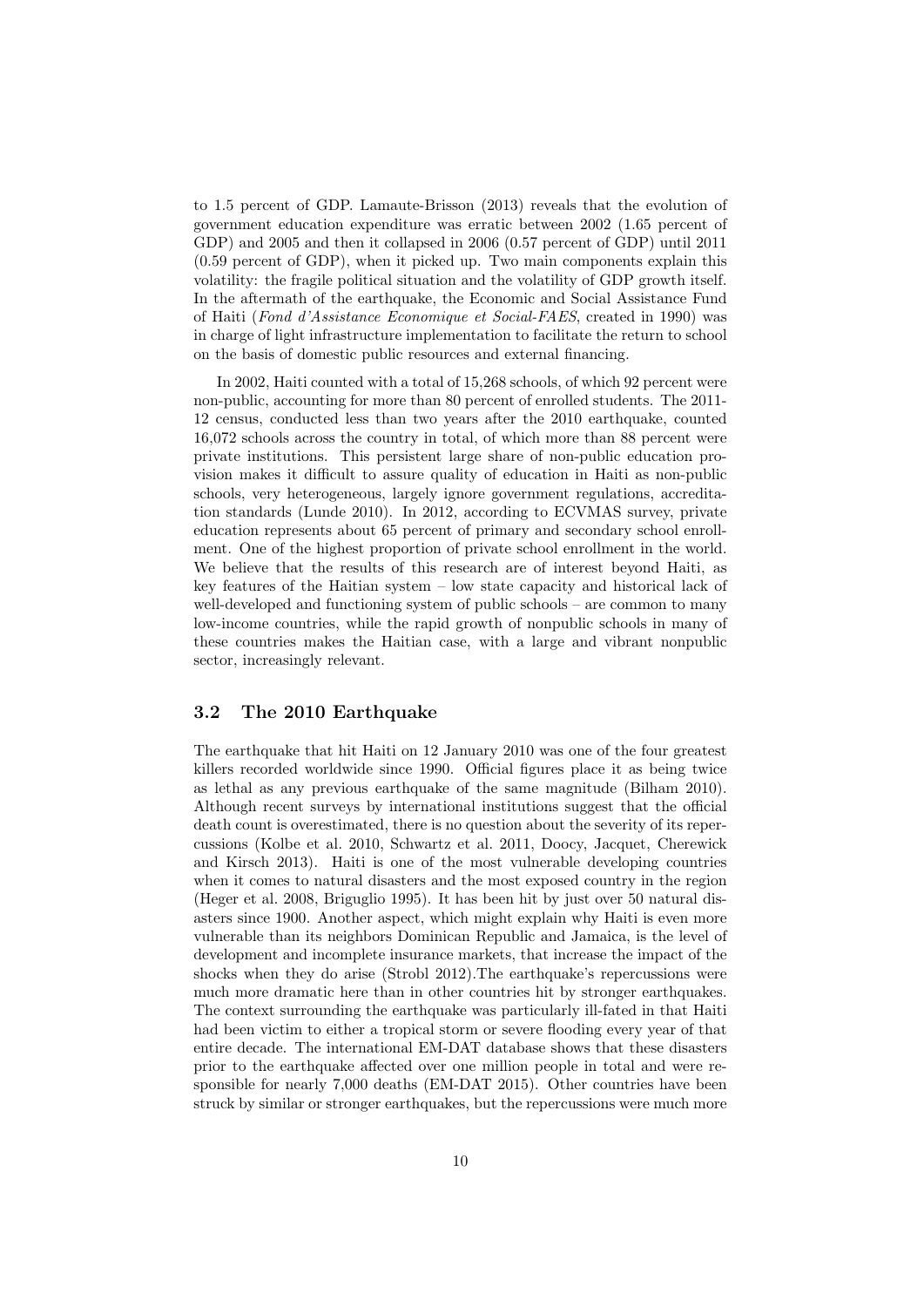dramatic for Haiti [\(Cavallo et al. 2010\)](#page-23-7). For instance, an earthquake of the same magnitude hit Christchurch, New Zealand's second-largest city, that same year with no fatalities (see the case of Chile for a stronger earthquake in 2010). The same holds true for extreme weather events such as Hurricane Ike (2008), which battered Cuba and Haiti causing seven fatalities in Cuba, but one hundred times that number in Haiti (793).



Figure 1: 2010 Earthquake intensity

The 2010 earthquake was largely unanticipated and smacked headlong into the metropolitan area of Port-au-Prince, home to over one in five Haitians, destroying public buildings and housing as it went. However, the rest of the country was not spared even if the physical intensity of the shock was lighter far beyond the capital. It constitutes a unique natural experiment setting for the study of households' responses to this sort of shocks.

Material and human damage was huge in the area hit by the earthquake, but did not affect all the households in the same way. In Haiti, three times more makeshift dwellings than permanent buildings were destroyed in the hardest hit areas. Moreover, makeshift housing in the least-affected areas suffered greater damage than permanent buildings in the hardest hit areas [\(Herrera et al. 2014\)](#page-24-5). The earthquake may well be a natural phenomenon, but the disaster was also the result of massive social inequalities and vulnerabilities that magnified the quake's effects among the most disadvantaged. These vulnerabilities are still there, if not worse, following the earthquake such that the next shock will hit an even more vulnerable population.

Despite the immediate response from the international community, with rescue teams and pledges of financial assistance and support for reconstruction and development, things are still far from back to normal. Six months after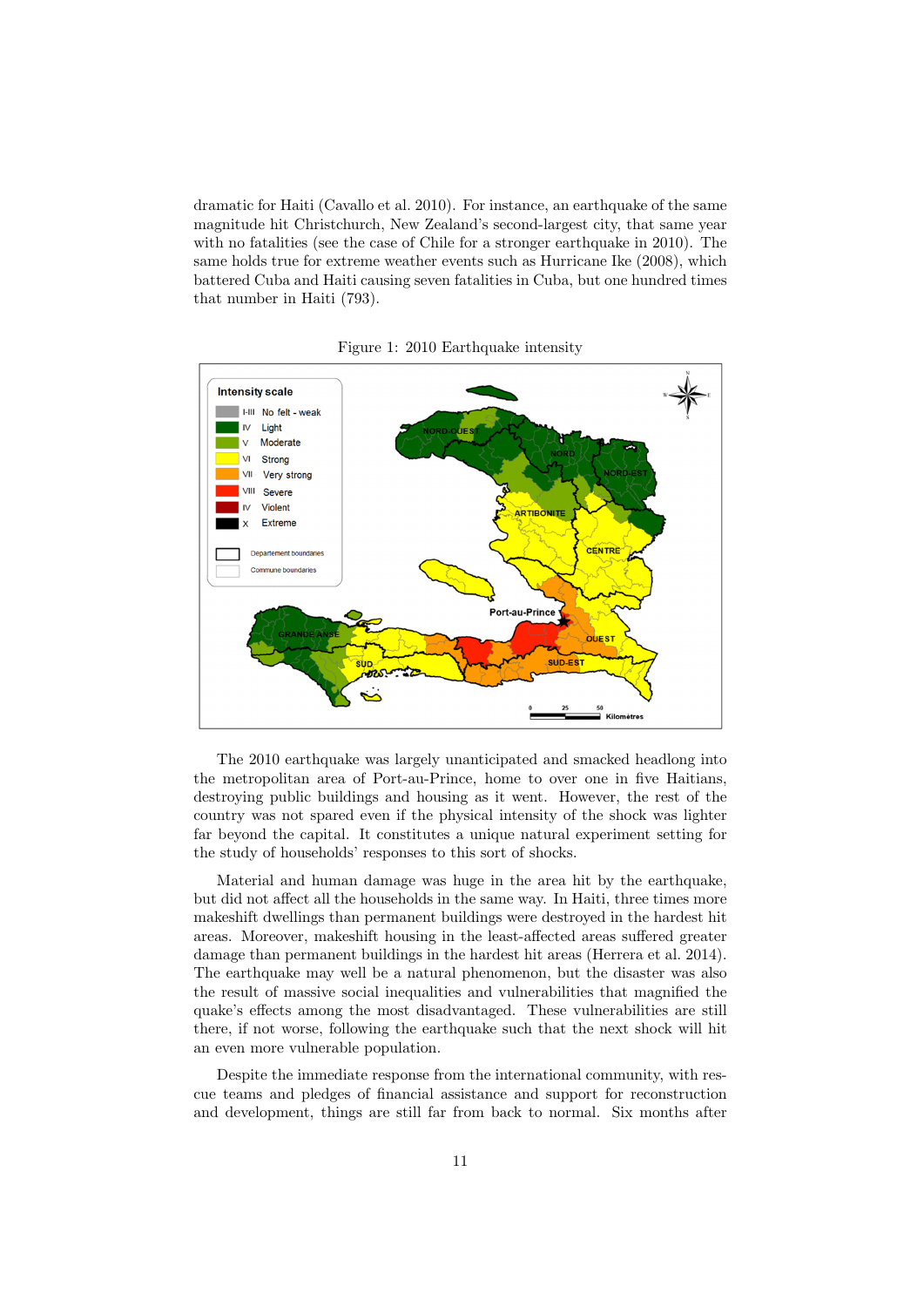the earthquake, [Echevin](#page-24-4) [\(2011\)](#page-24-4) finds that the location of households emerges ´ as the main criterion to explain the assistance allocation, the programs were not specifically targeted at people who need it the most, because of their low level of subsistence or losses due to the earthquake <sup>[9](#page-0-0)</sup>. [Herrera et al.](#page-24-5) [\(2014\)](#page-24-5) corroborate these results at medium term, with ECVMAS representative survey. Institutional assistance largely overlooked the population outside the conurbation of Port-au-Prince, even though just over six in ten of the households hit were outside the capital. In fact, more earthquake victims were living outside the camps than in them where a large proportion of the aid was concentrated . Most of the households had ceased receiving aid even though their situation had not improved. A full 80 percent of the population reported that aid had stopped more than three months before mid-2012. Reconstruction aid reached just 7 percent of the households that suffered extensive damage to their housing. Most of the rubble clearing work had been done by the people themselves and some of the debris had still not been cleared. All in all, the aid provided by the institutions was short-term emergency aid, heavily oriented to the most directly and stronger hit areas, but not effective in targeting the most vulnerable people in these directly affected area and even neglecting the indirectly affected ones [\(Herrera et al. 2014\)](#page-24-5).

The Haitian education sector was one of the sectors most severely affected by the 2010 earthquake, suffering great losses in terms of both infrastructure and manpower [\(GTEF 2011\)](#page-24-13). According to the Ministry of National Education and Professional (MENFP) Training, 4,268 education infrastructure (schools, training centers and institutions of higher education) were destroyed or structurally affected and most all services were suspended until April of 2010. The Economic and Social Assistance Fund (Fond d'Assistance Economique et Social-FAES) was in charge of light infrastructure implementation to facilitate the return to school. As we mentioned above for international assistance, in absence of recent data, the education programmes' focus (e.g. UNICEF's emergency assistance for education services, Ti Manman Cheri a conditional transfers program for school retention) was mainly geographical, and most of the time favored the Metropolitan area [\(Lamaute-Brisson 2013\)](#page-25-12). Beyond the response to the emergency situation, the principle of universal access to primary education, was reiterated in the operational plan for founding the Haitian education system  $(2010-2015)$  (see [Lamaute-Brisson](#page-25-12)  $(2013, 2015)$  $(2013, 2015)$ ) for a more exhausting and historical view of social protection systems in Haiti). This recommendation finds its translation in the Programme of Free and Compulsory Universal Schooling  $(PSUGO)$  —also called *Lekol Timoun yo*— released in 2011. PSUGO aims to increase and sustain demand for education with immediate effects, while the change in quality is slower. During the first year, the achievement was mainly in two departments, West (including Metropolitan area) and Artibonite. According to MENFP, between 2010 and 2013, 288 schools were built (or rebuilt), 108 in the West department. The formation and recruitment of well qualified teachers is still a challenge in itself despite the efforts that have been initiated (4,123 teachers were recruited in 2012-2013, the target is 8,000 at the end of

 $9$ This study is based on the post-earthquake food security-oriented survey, conducted in June 2010 by the CNSA in collaboration with ACF, FEWS-Net, Oxfam GB, FAO, UNICEF and WFP. The survey is representative of the population in the directly affected areas, and of certain non-directly affected areas, but not at national level.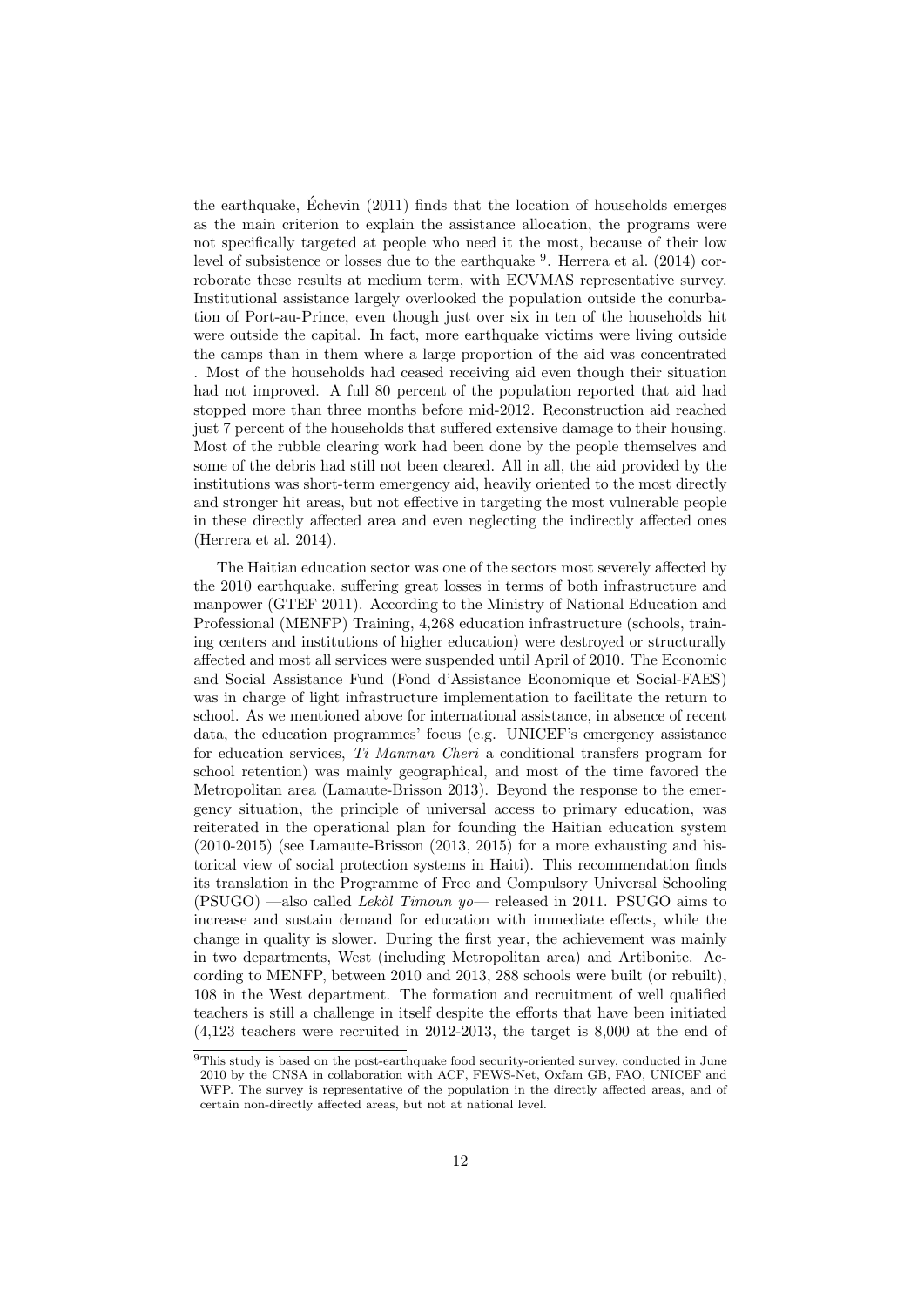PSUGO Programme).

## 4 Data

This study combines data from two different sources: the first is the ECVMAS household-level data; the second is the magnitude and location measures of the 2010 earthquake.

#### 4.1 Nationwide Household Data

This paper is based on the information collected during an extended fieldwork aimed to design, coordinate and implement the first nationwide survey about living conditions and labour market after the 2010 earthquake. The Post Earthquake Living Conditions Survey (ECVMAS) consists of 4,950 households including 23,775 individuals interviewed in the second half of 2012. This original data set covers the entire country and is representative at department level and Metropolitan area, other urban area and rural level  $10$ . While 22 percent of the total population lives in metropolitan area of Port-au-Prince, the capital, slightly over half (52 percent) lives in rural areas; the rest resides in other urban areas [\(Herrera et al. 2014\)](#page-24-5).

The 2012 Haiti ECVMAS questionnaire was a variation on the 1-2-3 Survey, whose methodology was developed by DIAL laboratory researchers to measure the informal economy and poverty [\(Razafindrakoto et al. 2009\)](#page-25-15). This survey contains quantitative information on household consumption expenditures, production, income and assets. We made two major adjustments to this generic framework. The first tailored the questionnaire to Haitian circumstances. The second change was made to include the upheavals caused by the earthquake. Specific earthquake-related issues were considered, such as the disaster's direct impact, household response strategies, aid received, other hazards and perceived shocks as well as residential and employment pathways (before and after the earthquake) [Herrera et al.](#page-24-5) [\(2014\)](#page-24-5).

Our variable of interest, vulnerability, corresponds to the degree of destruction of a given element (e.g. dwelling) at risk at risk resulting from the occurrence of a natural hazard (earthquake) of a given magnitude and expressed on a scale from 0 (no damage) to 9 (total damage). This is a simple definition, developed by technical/engineering literature for natural hazards, commonly used in risk assessment due to natural hazards and climate change since the seminal research on the concept in the 1970s. Figure A.1 illustrates the concept and shows that the average destruction score for very poor housing in strong to very strong intensity zones is 1.5, which is a higher score than for permanent housing in the destructive to violent areas (1.2). Of course, during the last decades, various schools of literature proposed different and more sophisticated conceptual

 $10$ The geographic divisions of Haiti are 10 departments, 41 districts, 133 communes and 565 sections within the communes. The country can also be divided in 11,967 Primary Sampling Units (PSUs) the smallest statistical division. The ECVMAS sample counts 500 PSUs, including 30 PSUs in camps.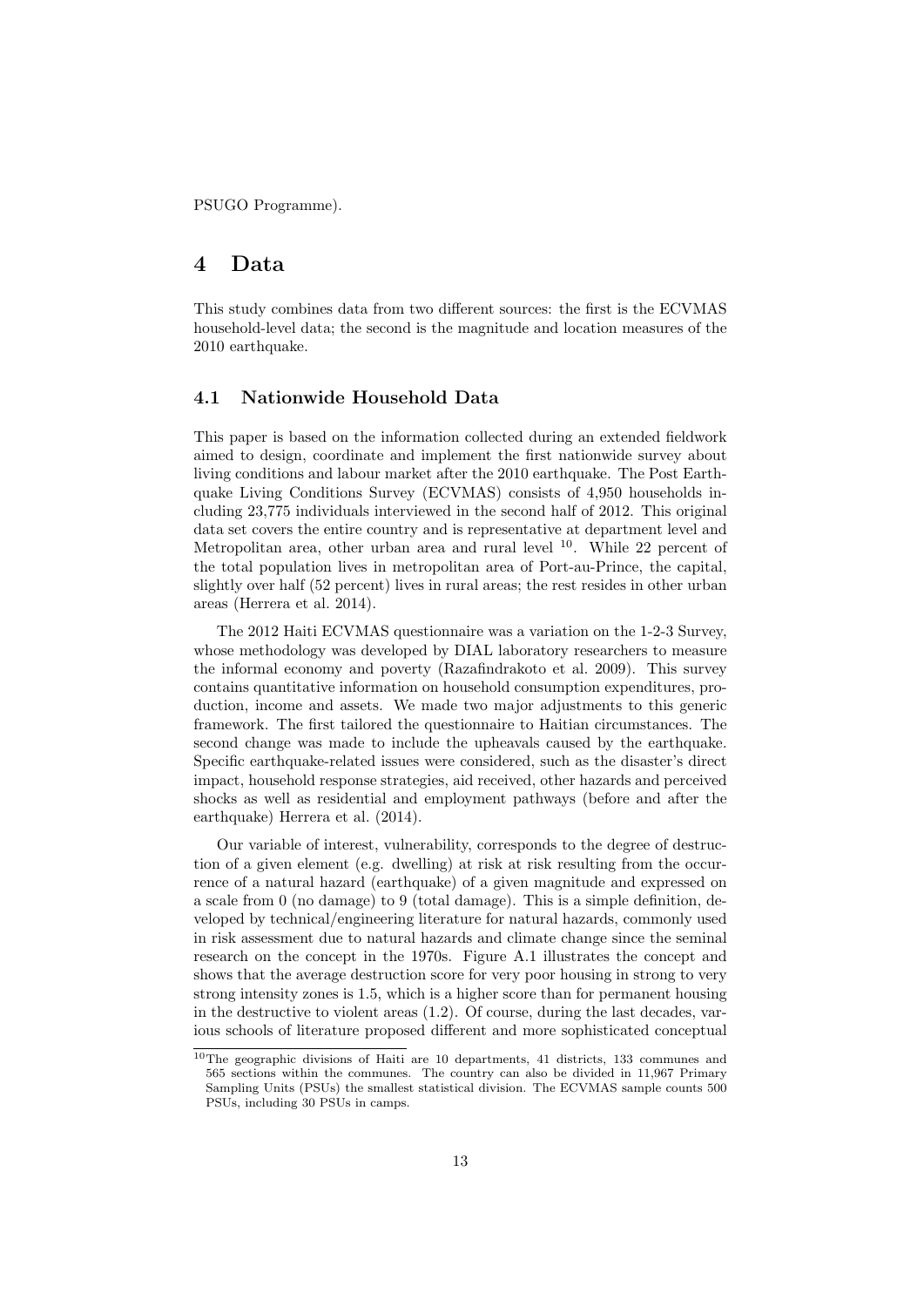models with the final aim of developing methods for measuring vulnerability, but no consensus has emerged so far (see [Ciurean et al.](#page-23-14) [\(2013\)](#page-23-14) for a recent and extended review of conceptual frameworks of vulnerability assessments for natural disasters reduction). Vulnerability is not only site-specific and scale dependent but also varies for different types of hazards (e.g. earthquakes, floods, tsunamis, etc.), due to process characteristics (e.g. intensity, area affected, temporal persistence, etc.) and type of element at risk, in our case households and individuals. Our methodological choice was dictate by data availability.

The starting point of our research is a recently developed theoretical framework that includes explanatory factors at the household, sub-national regional and national level (Webbink et al, 2013). To test the hypotheses derived from this framework, we use a unique database containing information on 4,175 children aged 10-17 years living in Haiti. There is a consensus on the upper bounds of this age bracket as the UNICEF Convention on the rights of the child defines a 'child' as a person below the age of 18, which is also the legal age for adulthood in Haiti. For practical reasons, we restricted our study on 10 years old children and older because younger children were not interviewed directly, and the information provided by the household head is less detailed for them.

Several issues arise in using household survey data to examine child labour supply. First, there is the general question about who to ask about the child's labour supply. It seems likely that measurement error in hours worked is a first order problem with this data (a fortiori when interviewers asked household representatives) while participation is perhaps less difficult to gauge [\(Edmonds](#page-24-6) [2007\)](#page-24-6). Second, most household surveys of children capture a large number of children that neither work nor attend school. [\(Biggeri et al. 2003\)](#page-22-15) show that the measurement error in activities, especially mis-measurement of domestic work, unemployment and unobserved health issues are responsible for a significant part of the "idleness" status. The uniqueness of the ECVMAS data is that it includes information not only on the children's work and school attendance, but also on their studies at home and chores activities. Moreover, interviewers asked directly to every children from 10 years old, how many hours they spend working (market and in the household business, separately), studying or doing some house chores (asking for different types of common chores activities) during the reference week, which potentially reduces measurement errors. Even if the ECVMAS survey does not include an health specific module, several questions were also asked about physical or mental handicap suffered before or after the earthquake.

The ECVMAS survey includes also key retrospective questions corresponding to the period just before the 2010 earthquake, allowing us to account for changes in household' and child's characteristic between the 2010 earthquake and the time of interview (2012). The data quality literature stresses that when a phenomenon of large magnitude happens, the risk of measurement error as-sociated to recall is reduced (De Nicola and Giné 2014, [Dex 1995\)](#page-23-3). According to [Brown and Kulik](#page-23-4) [\(1977\)](#page-23-4), "flashbulb" memories theory, a highly surprising and consequential event, like the 2010 earthquake, give rise to memories that show little forgetting [\(Winograd and Neisser 2006\)](#page-26-1). Moreover, the literature which claims to test the reliability and validity of recall in households surveys advice to include landmark events to improve respondents' recall ability, as "the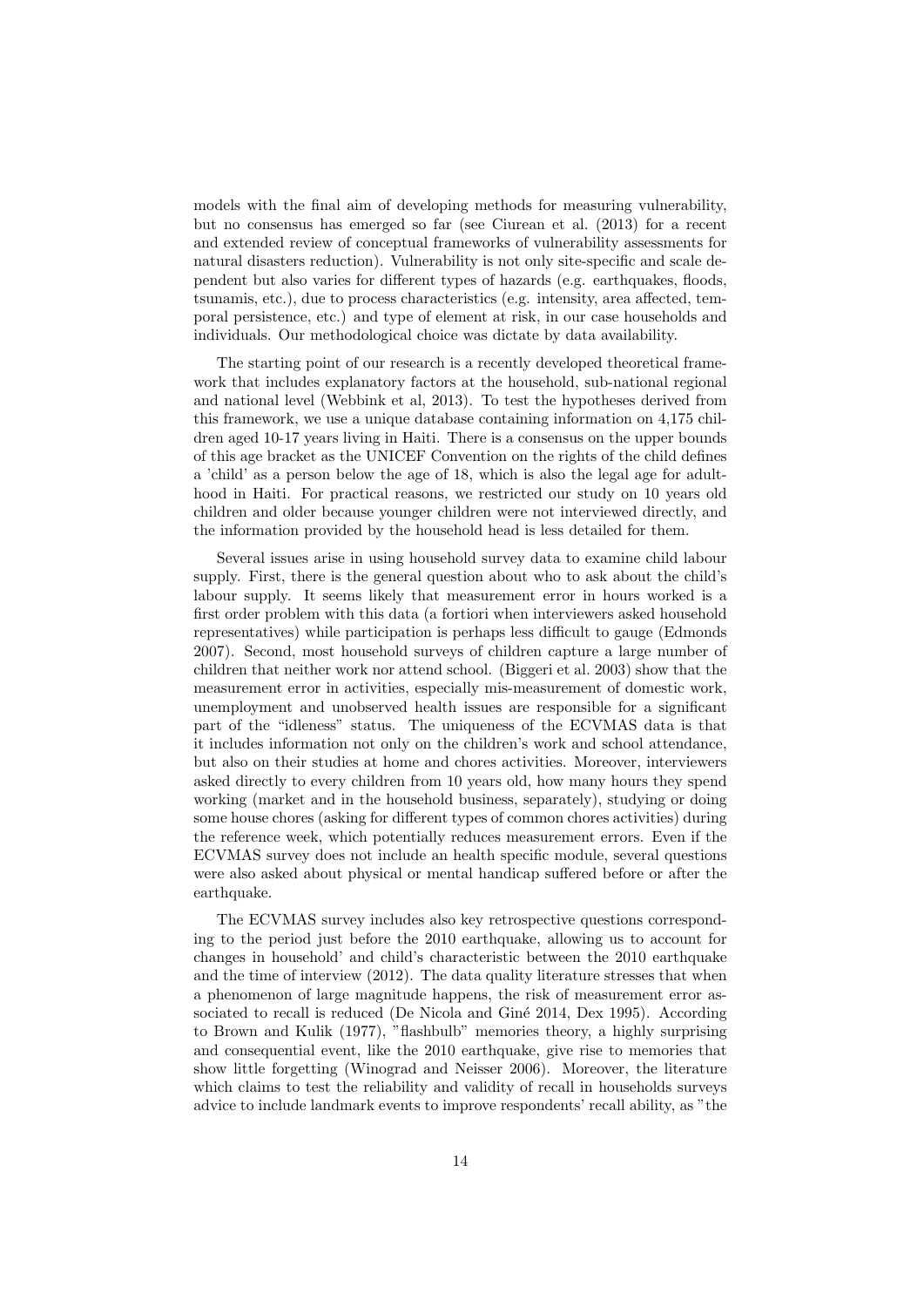salience of the event" appear to have had the largest effects on data quality (?). For instance, [Dex](#page-23-3) [\(1995\)](#page-23-3) show that "Keeping to important events over a recall period of a few years, therefore, is one way of producing recall data of the same quality as concurrent data, for many subjects".

#### 4.2 Earthquake Data

Additionally, we match at Primary Sampling Unit's level (using a geographic information system)<sup>[11](#page-0-0)</sup> this rich data-set with the measures of the strength of ground motion, made available by the U.S Geological Survey. A common geological measure of local hazard that earthquakes cause is peak ground acceleration (PGA), or the maximum acceleration that is experienced by a physical body, e.g. a building, on the ground during the course of the earthquake motion. PGA is considered as a good measure of hazard to short buildings, up to about seven floors. These data allow us to distinguish between the natural hazard occurrence, which is the observed physical intensity of the 2010 earthquake, and the natural disaster impact (measured by an household damage score), which involve the interaction of natural hazard and social system.

The sample used in this paper is restricted to 4,175 children aged between 10 and 17 years old (18 percent of the population), with complete information in the relevant variables for this analysis, living in the capital, other urban and rural areas of Haiti. Table [1](#page-15-0) below shows basic descriptive statistics (national averages and standard error) of the main variables used in the regression analysis for the selected sample.

The first two indicators shows low damage and intensity of the 2010 earthquake in an average national house, however, as it was mentioned above, the earthquake directly affect mainly the metropolitan region of Port-au-Prince. Although, most of children in our sample of 10-17 years old are son or daughter of the household head (67 percent), an important proportion (17 percent) are living with a household head with whom they are weakly biologically related (daughter/son in law, aunt/uncle, nephew/niece, cousin, or other relative). According to the Hamilton's rule [\(Hamilton 1964\)](#page-24-14), a longer biological relationship with the decision-maker in the household put children at higher risk of receiving less resources. If this is the case, we might expect 2 of each 3 children in the sample to be less likely to attend school and more likely to work.

In our sample, 78 percent of children keep living in the house where they lived in January 2010 when the earthquake happened. Table 1 also shows the high incidence of aid to household in Haiti after the earthquake: 72 percent of the households where the children in our sample live received any type of assistance after earthquake. On top on the earthquake, the average number of negative economic shocks received by the household in the last 12 months is 2, which might also affect the current decision of the household about children's time use. Eight percent of the children in our sample have a household member that lives

<sup>11</sup>For each 500 PSUs of the ECVMAS sample, 16 households were randomly selected in the metropolitan area of Port-au-Prince and in the camps, 8 households for the rest of the country.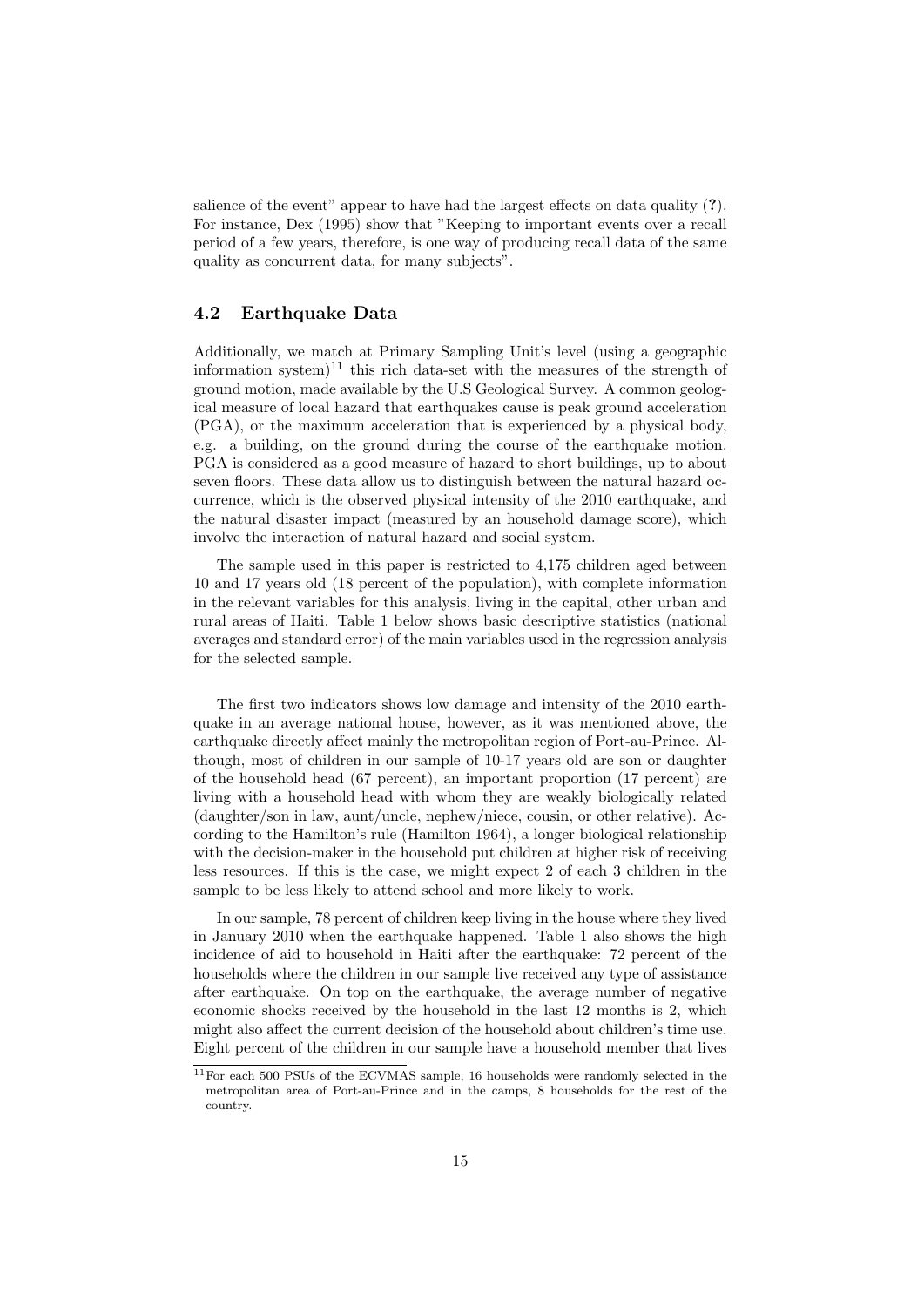<span id="page-15-0"></span>Table 1: Descriptive statistics

|                                                      | 2010   |             | 2012    |             |
|------------------------------------------------------|--------|-------------|---------|-------------|
|                                                      | mean   | (Std. Err.) | mean    | (Std. Err.) |
| Earthquake damage score $(0-9)$                      |        |             | 1,5522  | (0,0018)    |
| Peak ground acceleration                             |        |             | 0,1668  | (0,0001)    |
| Age                                                  |        |             | 13,5592 | (0,0016)    |
| $Sex (male=1)$                                       |        |             | 0,5048  | (0,0004)    |
| Relation to hh head=son\daughter (yes=1)             |        |             | 0.6724  | (0,0003)    |
| Relation to hh head=close relative $(yes=1)$         |        |             | 0,1212  | (0,0002)    |
| Relation to hh head=other relative $(yes=1)$         |        |             | 0,1734  | (0,0003)    |
| Relation to hh head=domestic employee ( $yes=1$ )    |        |             | 0,0114  | (0,0001)    |
| Relation to hh head=other relationship ( $yes=1$ )   |        |             | 0.0217  | (0.0001)    |
| Live in the same house $(yes=1)$                     |        |             | 0.7842  | (0,0003)    |
| $Hh$ has received any type of assitance (yes = 1)    |        |             | 0,7242  | (0,0003)    |
| Number of negative economic schock                   |        |             | 2,0862  | (0.0007)    |
| Members living in a temporary camp $(\%)$            |        |             | 0,0789  | (0,0002)    |
| Has any hh member suffered physical damage $(yes=1)$ |        |             | 0.0993  | (0.0002)    |
| Child was economically active $(yes=1)$              | 0,0792 | (0,0002)    | 0,2311  | (0,0003)    |
| Household size                                       | 6,4746 | (0.0019)    | 6.6337  | (0.0019)    |
| Durable goods                                        | 3,0487 | (0.0015)    | 3,6909  | (0,0015)    |
| House ownership $(yes=1)$                            | 0.7173 | (0,0003)    | 0,7508  | (0,0003)    |
| Metropolitan area (yes= $1$ )                        |        |             | 0,1978  | (0,0003)    |
| Other urban area (yes= $1$ )                         |        |             | 0,2666  | (0,0003)    |
| Rural ( $yes=1$ )                                    |        |             | 0,5356  | (0,0004)    |

Note: Sample weights used. The sample size corresponds to 4,175 children 10-17 years old

in one of the shelters built after the earthquake. This variable is considered in the analysis because living in a shelter might be a household strategy to keep receiving the additional services around them.

Table 1 shows that from January 2010 until mid-2012, the labour market participation of children increased in around 8 percentage points. This might be the simple effect of age but also the effect of the earthquake on household strategies for recovering their previous levels of welfare. Moreover, it is possible to see some improvements in the socioeconomic conditions of children in average households.

As the bottom variables in Table 1 show children in our sample are mainly located in rural areas (54 percent) and urban areas different to Port-au-Prince (27 percent). Given the geographical variation of the earthquake intensity and the distribution of our sample across regions, the regression analysis below incorporates regional controls.

## 5 Identification Strategy

There are several channels through which the 2010 earthquake in Haiti might have impacted children's opportunity cost of attending school and therefore households decision about children's time allocation. At the one hand, the earthquake represented a negative income shock for many households, affecting the production factors (labour, capital and infrastructure), increasing transportation and transaction costs and destroying markets. The earthquake might also have affected the demographic composition of the households (because of deaths, migration, incorporation of members to the household, etc.); children's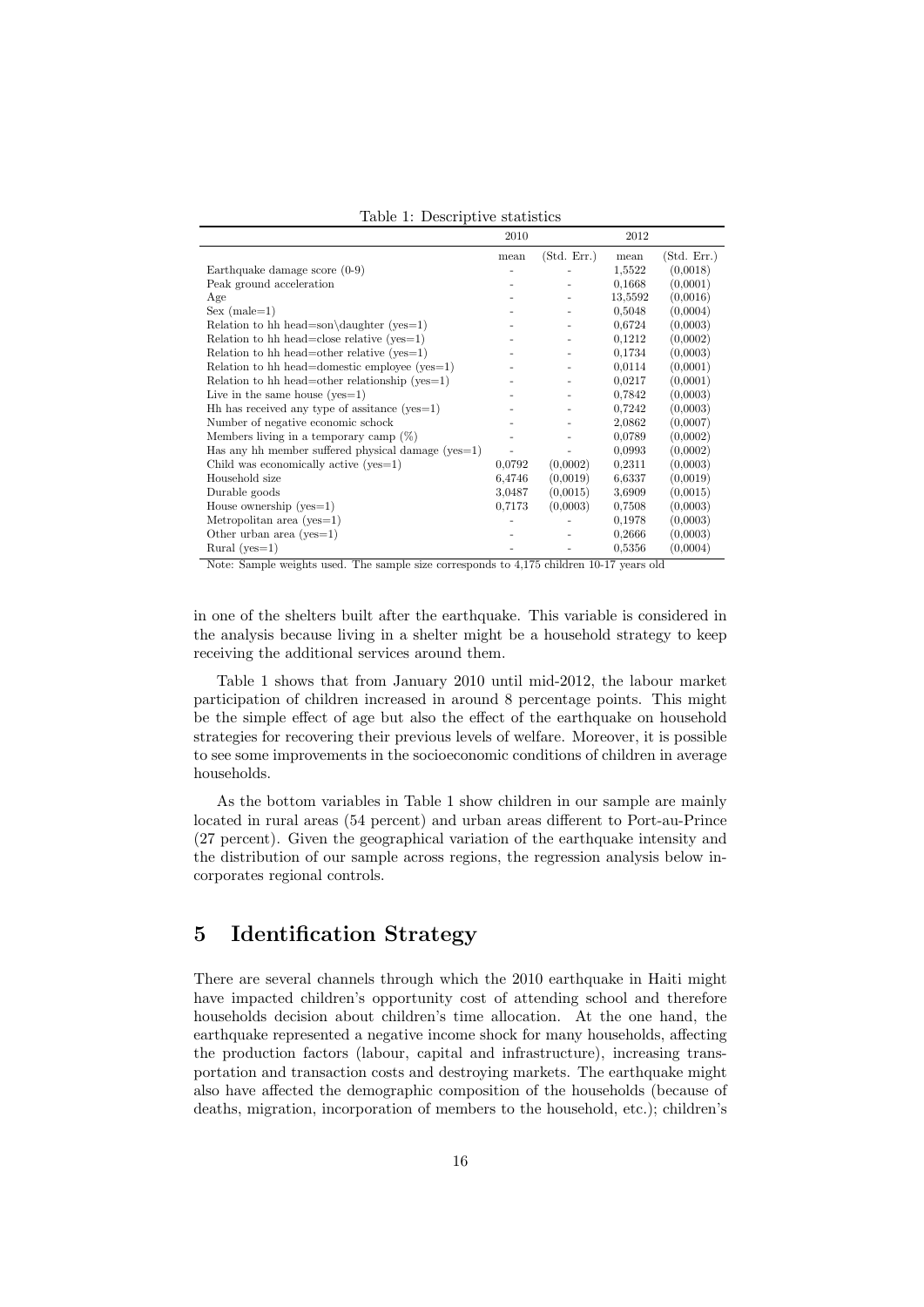physical (e.g. permanent injuries, handicap) and mental health (e.g. stress, depression); and, the infrastructure of services (e.g. roads, schools). On the other hand, the earthquake might have positively affected children's time allocation through the increase of international aid, which promptly arrived to the country after the earthquake.

The 2012 household survey of Haiti includes retrospective questions about the household and individuals conditions just before the 2010 earthquake occurred. The inclusion of variables accounting for initial conditions (before the earthquake) and their change over time (two years later, in 2012, when the decision about children's time allocation is taken) at child and household level is expected to wash away unobserved components that might have affected both the initial household vulnerability and the decision about children's time. This approach attempts to control for the indirect effects that the earthquake might have had in the channels discussed above. As mentioned in section 4, the risk of measurement error in the retrospective variables due to recall is negligible because of the importance of such event. Moreover, the use of the earthquake's intensity as an instrumental variable (IV) to deal with the potential endogeneity of household vulnerability, would be invalid given that the earthquake might also have affected the decision about children's time allocation through any (or all) of the mentioned channels.

The final damage impact of an earthquake might be decomposed into two components: (i) the intensity of the movement; and, (ii) how the house confront the movement. Our data allow us to control for the physical impact of the earthquake (i.e. peak ground acceleration) and the damaged caused by it. Conditional on the first one, the marginal effect of the second measure give us the additional effect of how the dwelling reacted to the intensity of the movement, i.e. vulnerability. We argue that dwellings with higher quality building materials are less vulnerable. That is, if two households faced the same peak ground acceleration but the damaged caused by the earthquake in household A is larger than in household B, we can say that household A was more vulnerable than B at the time of the earthquake.

We first estimate the following equation using a Linear Probability Model  $(LPM):$ 

$$
Y_{iht} = \alpha_0 + \beta v_h + \alpha_1 m_{iht-1} + \alpha_2 n_{iht} + \alpha_3 p_{ih} + \epsilon_{iht}
$$
 (1)

and then we add PSU fixed-effects (FE) to account for unobservable characteristics at PSU-level:

$$
Y_{iht} = \alpha_0 + \beta v_h + \alpha_1 m_{iht-1} + \alpha_2 n_{iht} + \alpha_3 p_{ih} + \alpha_4 c + \epsilon_{iht} \tag{2}
$$

In these specifications  $Y$  corresponds to the decision of household  $h$ , in time t (at the moment of the interview, in mid-2012, after the earthquake) about the participation of child  $i$  in any of the following activities: "neither school nor work" (idle), "school only", "work only" or "school and work together". Alternatively, Y corresponds to the number of hours children devote to studying, market work, domestic work or leisure.  $m$  and  $n$  correspond to time-variant child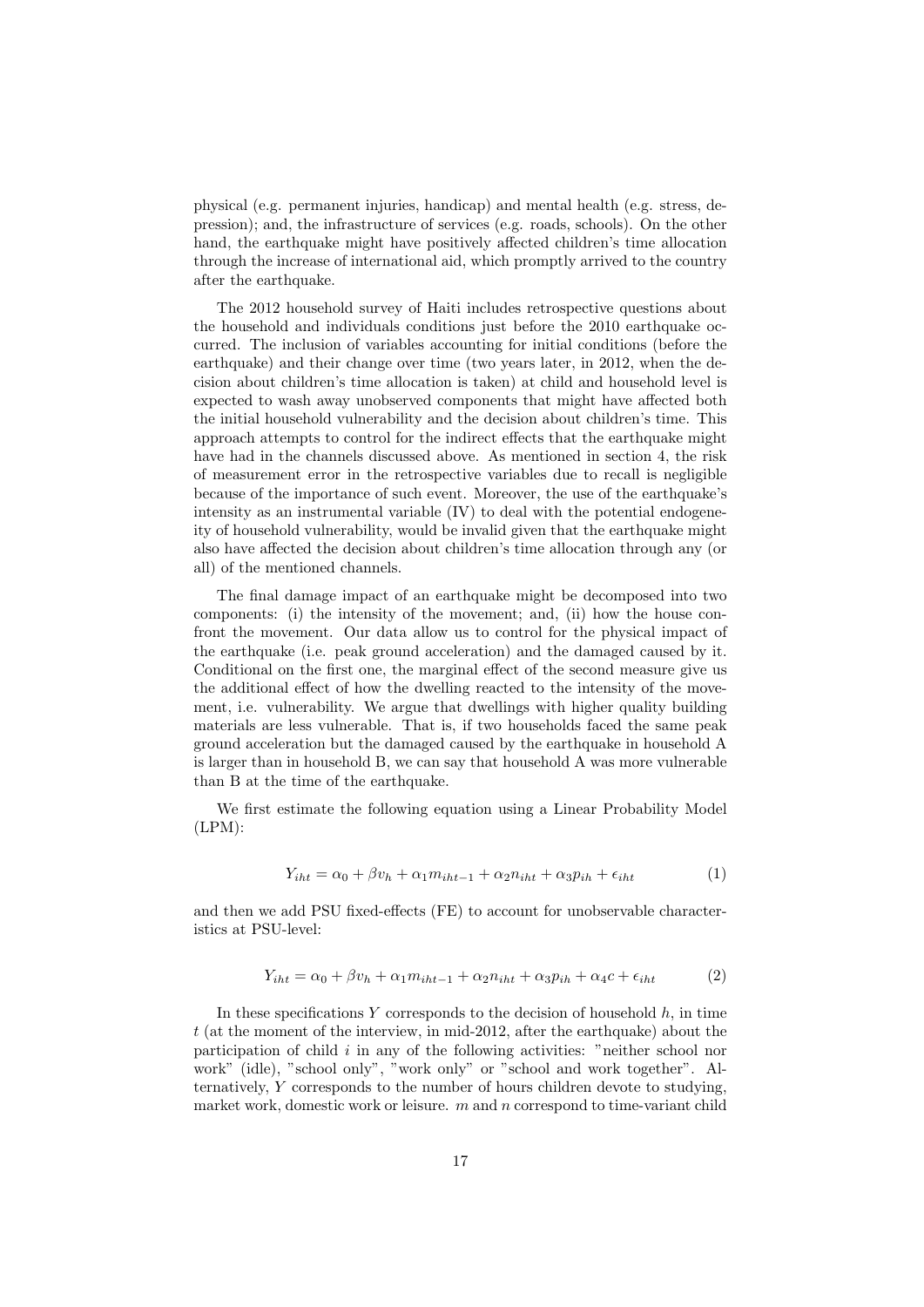and household characteristics before (2010) and after the earthquake (2012), respectively; and, p corresponds to time-invariant child and household characteristics. The indicator of household's vulnerability, measured after the earthquake, is represented by v. Finally, the error term,  $\epsilon$ , is assumed to be uncorrelated with  $v$ .

Equation (2) also includes PSU fixed-effects, c, to control for unobserved characteristics at PSU-level. Although both specifications seek to control for the change in variables reflecting the impact of the earthquake on the channels mentioned in the previous section, many other unobserved changes might have occurred. For instance, international aid targeted the larger hit areas of the country after the earthquake.

A main concern is that the categories for children's time allocation may have similar underlying determinants. In this case, error terms in the specifications regarding discrete choices for children's time and the one for number of hours to spend on each category are correlated. A straightforward way to improve OLS estimator efficiency is modeling them as a system of linear (for instance, using a seemingly unrelated regression model) and non-linear regressions (for instance, using a multivariate probit model with 4-equations probit models by maximum likelihood), respectively. However, we find an empirical trade-off between estimating these models and accounting for unobserved heterogeneity at PSU-level. The inclusion of FE in multivariate linear and non-linear models is not straightforward and therefore we end up estimating a LPM with PSU-FE. However, correlation between error terms is not particularly strong, therefore the efficiency gains relative to LMP estimation are not expected to be great.<sup>[12](#page-0-0)</sup> Furthermore, as [Edmonds](#page-24-6) [\(2007\)](#page-24-6) mentions, using univariate models (instead of multivariate model) is the common practice in this literature and allows comparison with previous studies.

### 6 Results

This section includes two sets of regressions. The first set (Table [2\)](#page-19-0) includes the household decision about children's time allocation in terms of "neither school nor work", "school only", "work only" and "school and work". The second set (Table [3\)](#page-20-0) corresponds to the estimation of the number of hours for studying, work activities, household chores and leisure. For each regression, tables [2](#page-19-0) and [3](#page-20-0) show the estimates of equation (1) and (2) with PSU-FE. Tables [A.1](#page-27-0) and [A.2](#page-28-0) in Appendix show the LPM estimates of equation  $(1)$  and  $(2)$  (without FE).

Our main variable of interest is household vulnerability, measure as the residual of the total physical damage caused by the earthquake after controlling for the intensity of the earthquake movement.

 $12$ At the one hand, the correlation between the error terms of the equations of hours of study and of market work is -0.08; between the equation of hours of study and domestic work is -0.06; and, between the equations of market and domestic work is 0.11. At the other hand, the Wald test for a null correlation between the error terms,  $\rho = 0$ , in a bivariate probel model of an equation of school attendance (independently if combined with market work or not) and market work (independently if combined with school attendance or not) is not rejected.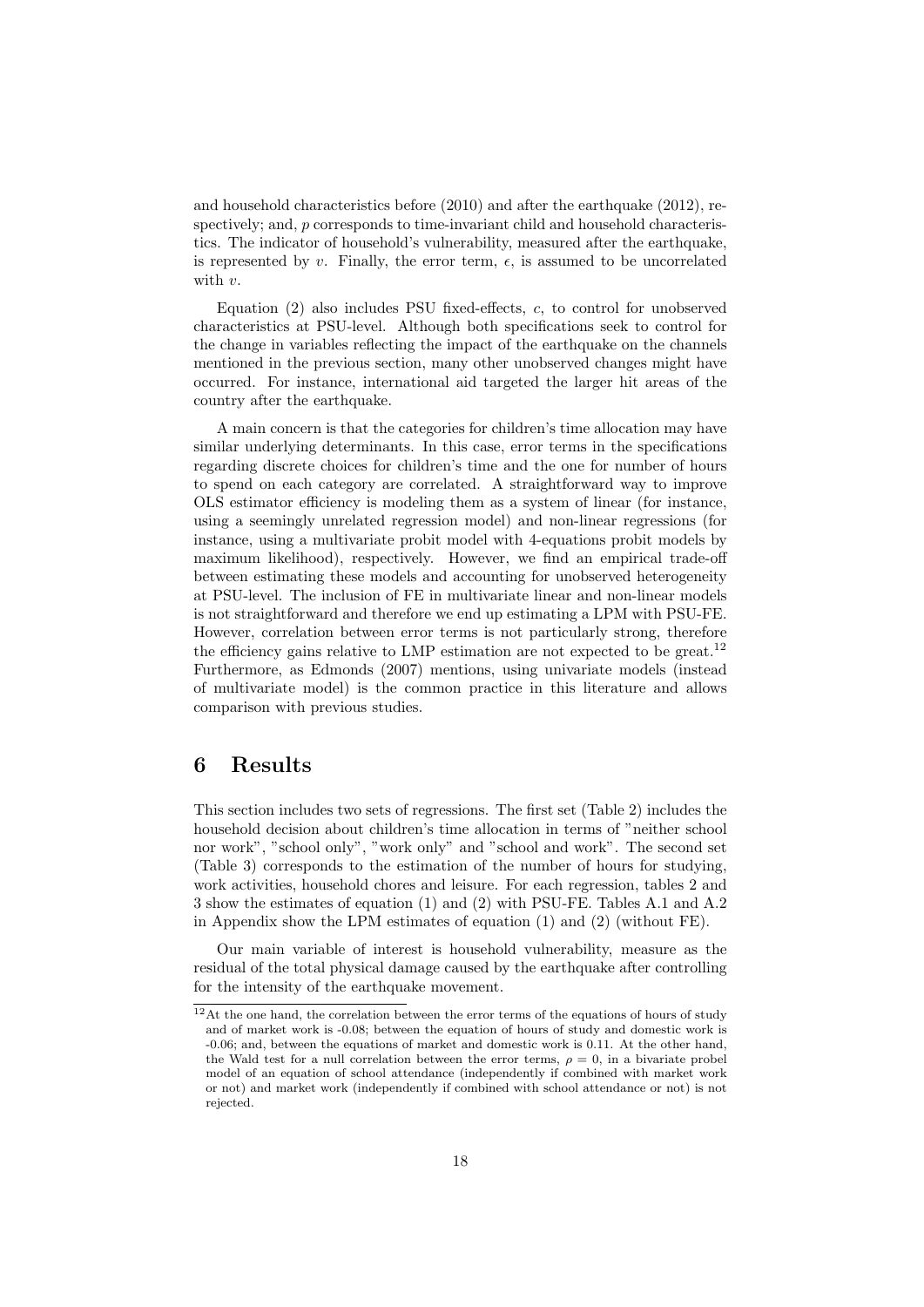The first column on each regression shows that if we do not account for unobserved heterogeneity at PSU-FE, the measure of earthquake intensity (PGA) show counter intuitive signs. For instance, the coefficient of PGA shows a positive relationship between the earthquake intensity and school attendance and the number of hours devoted to studying and a negative relationship with the probability of working, working and studying (simultaneously), and hours devoted to work (market and domestic work). After the 2010 earthquake the international community promptly react sending aid to the most affected areas of the country. As part of this help many schools were built in the country, which is likely to explain why children in most hit areas have larger access to schools. Therefore, the coefficient of PGA reflect not only the intensity of the earthquake but changes in conditions between the time of the earthquake and the interview.

Since we do not observe the level of aid arrived to communes, among other unobservable factors, it is essential to include PSU-FE. As mentioned in section 4, PGA are calculated at PSU level so the second column on each regression, which includes PSU-FE, compare children living in the same PSU and therefore were hit by the earthquake with the same intensity.

After accounting for time-variant and -invariant child and household characteristics and PSU-FE, we find lasting effects of household vulnerability on children's time allocation. First, table [2](#page-19-0) shoes that more vulnerability at the time of the earthquake is associated to a larger probability of exclusively working and to a lower probability of exclusively attending school. These suggest that living in a more vulnerable household has long lasting negative effects on the investment in children's human capital. Similarly, table [3](#page-20-0) shows that household vulnerability at the time of the 2010 earthquake increases the allocation of children's time to household chores (especially for girls).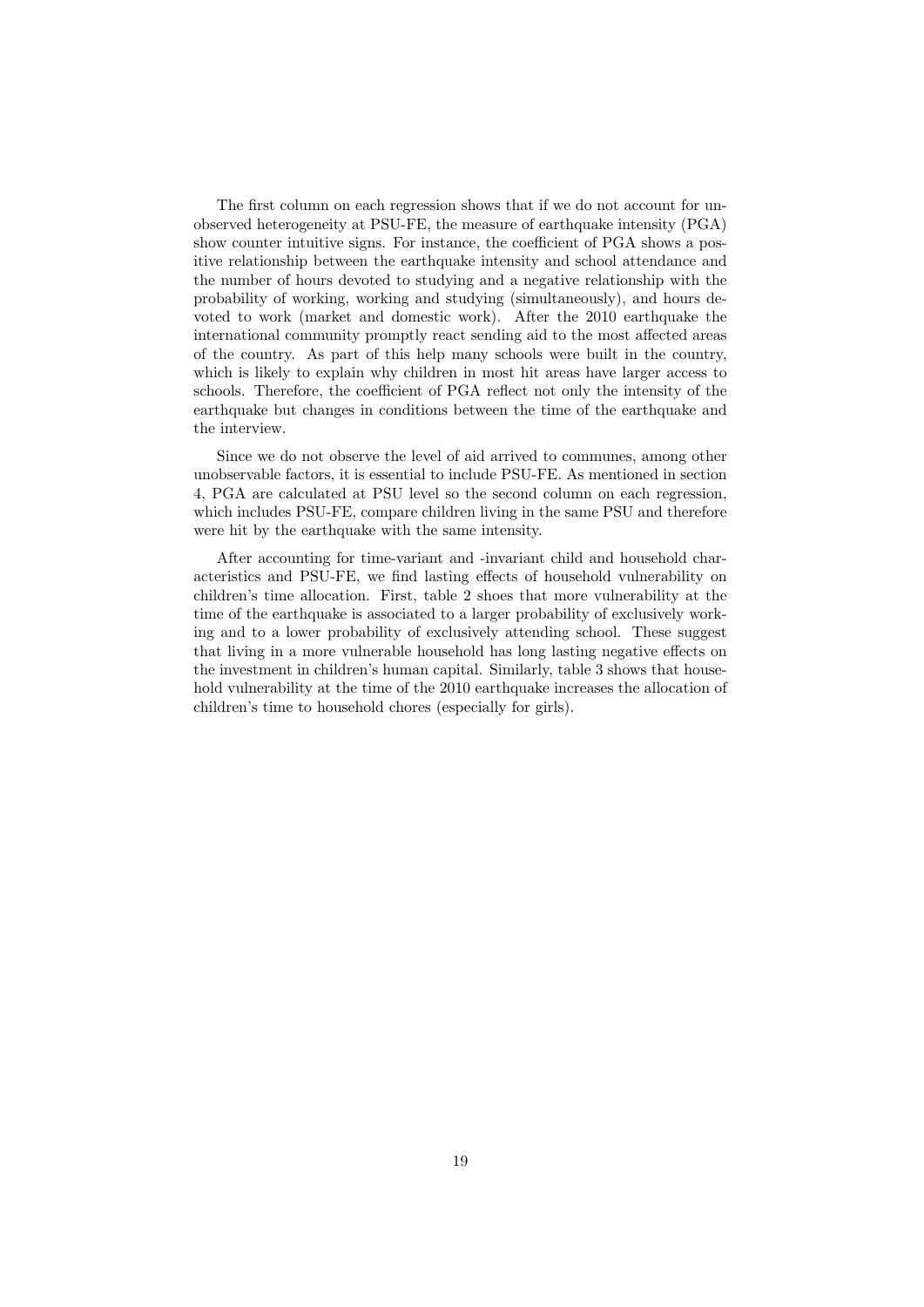|                                                      | Idle                 | School           | Work                 | School               |
|------------------------------------------------------|----------------------|------------------|----------------------|----------------------|
|                                                      |                      | only             | only                 | &work                |
|                                                      |                      |                  |                      |                      |
| Earthquake damage score                              | 0.002                | $-0.008*$        | $0.004*$             | 0.002                |
|                                                      | (0.003)              | (0.004)          | (0.002)              | (0.003)              |
| Peak ground acceleration                             | $\ddot{\phantom{0}}$ |                  | $\ddot{\phantom{0}}$ |                      |
|                                                      |                      |                  |                      | $\blacksquare$       |
| Age                                                  | $0.008***$           | $-0.017***$      | 0.003                | $0.006*$             |
|                                                      |                      |                  |                      |                      |
| $Sex (male=1)$                                       | (0.003)<br>0.062     | (0.004)<br>0.072 | (0.002)<br>$-0.017$  | (0.004)<br>$-0.116*$ |
|                                                      |                      |                  |                      |                      |
|                                                      | (0.053)              | (0.077)          | (0.042)              | (0.069)              |
| $Age*sex$                                            | $-0.007*$            | $-0.008$         | 0.003                | $0.012**$            |
|                                                      | (0.004)              | (0.006)          | (0.003)              | (0.005)              |
| Relation to hh head=close relative $(yes=1)$         | $0.048***$           | $-0.035$         | $-0.004$             | $-0.009$             |
|                                                      | (0.017)              | (0.027)          | (0.009)              | (0.024)              |
| Relation to hh head=other relative $(yes=1)$         | $0.044***$           | $-0.020$         | 0.008                | $-0.032*$            |
|                                                      | (0.014)              | (0.021)          | (0.009)              | (0.019)              |
| Relation to hh head=domestic employee ( $yes=1$ )    | $0.120**$            | $-0.078$         | 0.063                | $-0.105*$            |
|                                                      | (0.057)              | (0.075)          | (0.039)              | (0.062)              |
| Relation to hh head=other relationship ( $yes=1$ )   | 0.061                | $-0.097$         | $0.068*$             | $-0.031$             |
|                                                      | (0.040)              | (0.060)          | (0.036)              | (0.048)              |
| Child was economically active, $2010$ (yes=1)        | $-0.009$             | $-0.447***$      | $0.140***$           | $0.317***$           |
|                                                      | (0.019)              | (0.030)          | (0.027)              | (0.035)              |
| Live in the same house $(yes=1)$                     | 0.014                | $-0.022$         | 0.007                | 0.002                |
|                                                      | (0.016)              | (0.028)          | (0.012)              | (0.024)              |
| $Hh$ has received any type of assitance (yes = 1)    | $-0.021*$            | 0.023            | 0.000                | $-0.003$             |
|                                                      | (0.012)              | (0.023)          | (0.009)              | (0.020)              |
| Number of negative economic schock                   | $-0.008$             | $-0.018*$        | 0.002                | $0.023***$           |
|                                                      | (0.006)              | (0.010)          | (0.003)              | (0.009)              |
| Members living in a temporary camp $(\%)$            | $-0.008$             | $-0.062$         | $0.029*$             | 0.041                |
|                                                      | (0.022)              | (0.038)          | (0.016)              | (0.029)              |
| Has any hh member suffered physical damage $(yes=1)$ | $-0.020$             | 0.014            | 0.017                | $-0.011$             |
|                                                      | (0.016)              | (0.028)          | (0.012)              | (0.025)              |
| Household size, 2010                                 | $-0.009*$            |                  | $-0.003$             | $0.013**$            |
|                                                      |                      | $-0.001$         |                      |                      |
|                                                      | (0.004)              | (0.007)          | (0.003)              | (0.006)              |
| Household size, 2012                                 | $0.011**$            | 0.001            | 0.002                | $-0.014**$           |
|                                                      | (0.005)              | (0.008)          | (0.003)              | (0.006)              |
| Durable goods, 2010                                  | $-0.019$             | 0.036            | 0.005                | $-0.022$             |
|                                                      | (0.017)              | (0.024)          | (0.008)              | (0.020)              |
| Durable goods, 2012                                  | $-0.045***$          | 0.029            | $-0.020**$           | 0.036                |
|                                                      | (0.016)              | (0.028)          | (0.009)              | (0.024)              |
| House ownership, $2010$ (yes=1)                      | $-0.011$             | 0.040            | 0.009                | $-0.038$             |
|                                                      | (0.019)              | (0.033)          | (0.016)              | (0.030)              |
| House ownership, $2012$ (yes=1)                      | 0.003                | $-0.049$         | $-0.018$             | $0.064**$            |
|                                                      | (0.018)              | (0.034)          | (0.017)              | (0.028)              |
| Constant                                             | $-0.003$             | $1.041***$       | $-0.029$             | $-0.009$             |
|                                                      | (0.043)              | (0.073)          | (0.035)              | (0.062)              |
| Observations                                         | 4015                 | 4015             | 4015                 | 4015                 |
| R-squared                                            | 0.24                 | 0.41             | 0.26                 | 0.39                 |

<span id="page-19-0"></span>Table 2: Fixed Effects model, School/Work decision

Note: PSU fixed-effects included in all regressions. Standard errors clustered at PSU level are in parentheses.  $*_{p<0.1}$ ,  $*_{p<0.05}$ ,  $*_{p<0.01}$ .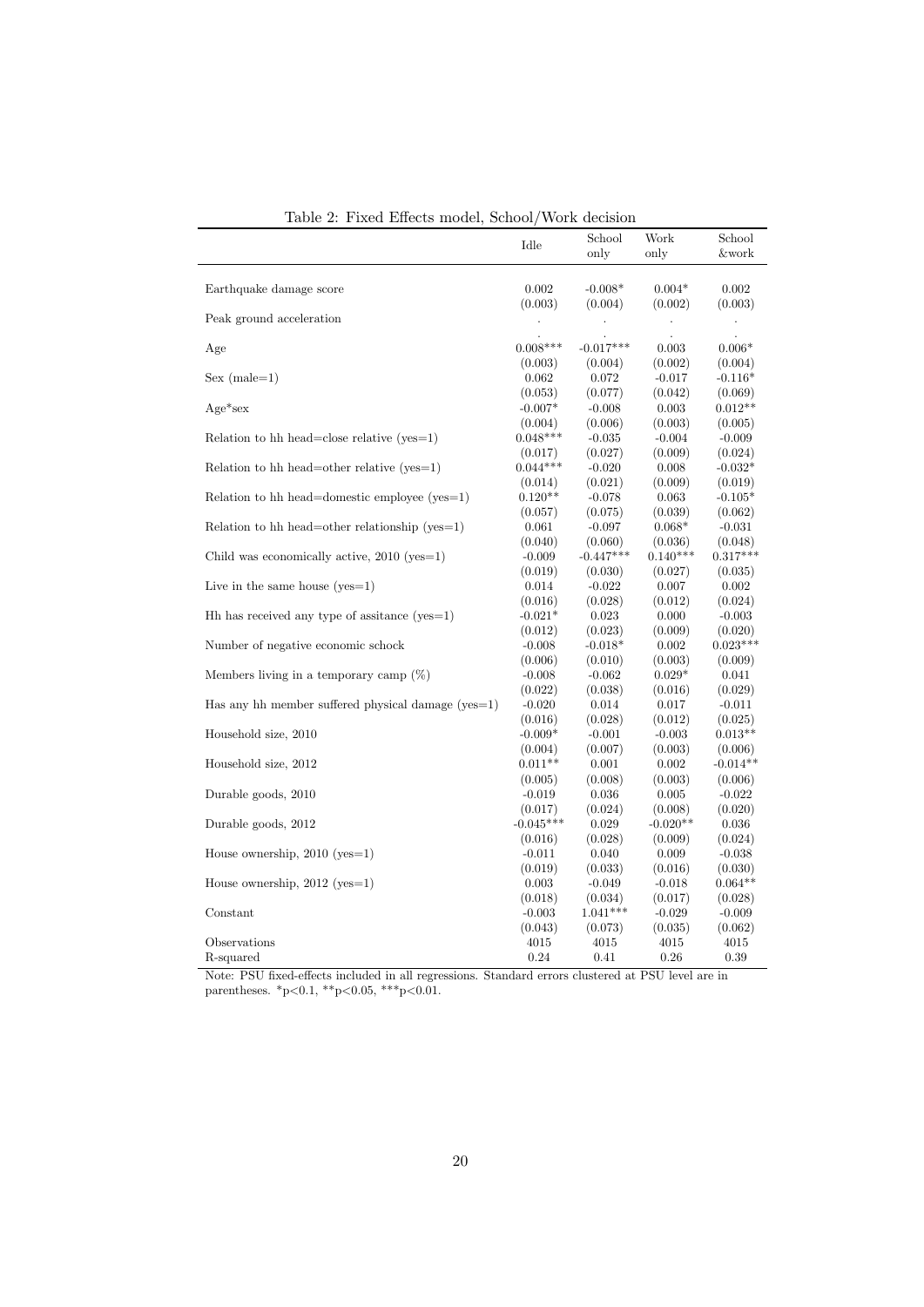| ravic v.<br><b>T</b> TVOT DITCOM HIGAGE,<br>Trainon or nome |                      |            |                      |                |  |
|-------------------------------------------------------------|----------------------|------------|----------------------|----------------|--|
|                                                             | Hours                | Hours      | Hours hh             | Hours          |  |
|                                                             | studying             | working    | chores               | leisure        |  |
|                                                             |                      |            |                      |                |  |
| Earthquake damage score                                     | $-0.170$             | 0.064      | $0.275***$           | $-0.169$       |  |
|                                                             |                      |            |                      |                |  |
|                                                             | (0.131)              | (0.059)    | (0.094)              | (0.188)        |  |
| Peak ground acceleration                                    | $\ddot{\phantom{a}}$ | $\bullet$  | $\ddot{\phantom{0}}$ | $\blacksquare$ |  |
|                                                             | $\cdot$              | $\cdot$    |                      |                |  |
| Age                                                         | $-0.077$             | $0.234***$ | $0.765***$           | $-0.923***$    |  |
|                                                             | (0.101)              | (0.082)    | (0.108)              | (0.164)        |  |
| $Sex (male=1)$                                              | $-1.366$             | $-3.264**$ | 4.989***             | $-0.359$       |  |
|                                                             | (1.942)              | (1.440)    | (1.637)              | (2.931)        |  |
| $Age*sex$                                                   | 0.095                | $0.327***$ | $-0.705***$          | 0.283          |  |
|                                                             | (0.143)              | (0.114)    | (0.123)              | (0.221)        |  |
| Relation to hh head=close relative $(yes=1)$                | $-1.142*$            | $-0.022$   | $-0.322$             | 1.486          |  |
|                                                             | (0.646)              | (0.458)    | (0.500)              | (0.916)        |  |
| Relation to hh head=other relative $(yes=1)$                | $-1.381***$          | $-0.319$   | $1.373***$           | 0.327          |  |
|                                                             | (0.532)              | (0.349)    | (0.461)              | (0.789)        |  |
| Relation to hh head=domestic employee $(yes=1)$             | $-3.886***$          | 0.689      | $7.234***$           | $-4.037$       |  |
|                                                             | (1.354)              | (1.187)    | (1.913)              | (2.656)        |  |
| Relation to hh head=other relationship ( $yes=1$ )          | $-3.275***$          | 0.811      | $3.096***$           | $-0.632$       |  |
|                                                             | (1.174)              | (1.377)    | (1.056)              | (1.793)        |  |
| Child was economically active, $2010$ (yes=1)               | $-1.586**$           | $9.606***$ | $1.863**$            | $-9.882***$    |  |
|                                                             | (0.661)              | (0.992)    | (0.813)              | (1.344)        |  |
| Live in the same house $(yes=1)$                            | $-0.916$             | 0.026      | 0.453                | 0.436          |  |
|                                                             | (0.770)              | (0.472)    | (0.620)              | (1.064)        |  |
| $Hh$ has received any type of assistance (yes=1)            | $-0.506$             | $-0.129$   | 0.411                | 0.224          |  |
|                                                             | (0.557)              | (0.392)    | (0.471)              | (0.864)        |  |
| Number of negative economic shock                           | $0.487*$             | $0.279*$   | $0.554***$           | $-1.320***$    |  |
|                                                             | (0.287)              | (0.167)    | (0.196)              | (0.389)        |  |
| Members living in a temporary camp $(\%)$                   | $-0.871$             | $1.352**$  | 0.098                | $-0.579$       |  |
|                                                             | (1.783)              | (0.649)    | (0.912)              | (2.290)        |  |
| Has any hh member suffered physical damage ( $ves=1$ )      | 0.801                | $-0.121$   | $-0.016$             | $-0.663$       |  |
|                                                             | (0.858)              | (0.443)    | (0.641)              | (1.252)        |  |
| Household size, 2010                                        | 0.103                | 0.041      | $-0.331**$           | 0.187          |  |
|                                                             | (0.182)              | (0.118)    | (0.165)              | (0.288)        |  |
| Household size, 2012                                        | $-0.289$             | $-0.067$   | 0.048                | 0.308          |  |
|                                                             |                      |            |                      |                |  |
|                                                             | (0.188)              | (0.122)    | (0.168)              | (0.286)        |  |
| Durable goods, 2010                                         | $2.106**$            | $-0.168$   | $-0.697$             | $-1.241$       |  |
|                                                             | (0.909)              | (0.419)    | (0.570)              | (1.251)        |  |
| Durable goods, 2012                                         | 0.402                | 0.231      | 0.160                | $-0.793$       |  |
|                                                             | (0.950)              | (0.495)    | (0.585)              | (1.272)        |  |
| House ownership, $2010$ (yes=1)                             | $-1.701$             | $-0.585$   | $-0.190$             | 2.476          |  |
|                                                             | (1.249)              | (0.451)    | (0.651)              | (1.529)        |  |
| House ownership, $2012$ (yes=1)                             | 1.798                | $0.861**$  | $-0.210$             | $-2.449$       |  |
|                                                             | (1.278)              | (0.415)    | (0.647)              | (1.519)        |  |
| Constant                                                    | $11.075***$          | $-1.951$   | 0.792                | 158.084***     |  |
|                                                             | (1.744)              | (1.285)    | (1.694)              | (2.737)        |  |
| Observations                                                | 4015                 | 4015       | 4015                 | 4015           |  |
| R-squared                                                   | 0.57                 | 0.38       | 0.36                 | 0.39           |  |

<span id="page-20-0"></span>Table 3: Fixed Effects model, Number of hours

Note: PSU fixed-effects included in all regressions. Standard errors clustered at PSU level are in parentheses. \*p<0.1, \*\*p<0.05, \*\*\*p<0.01.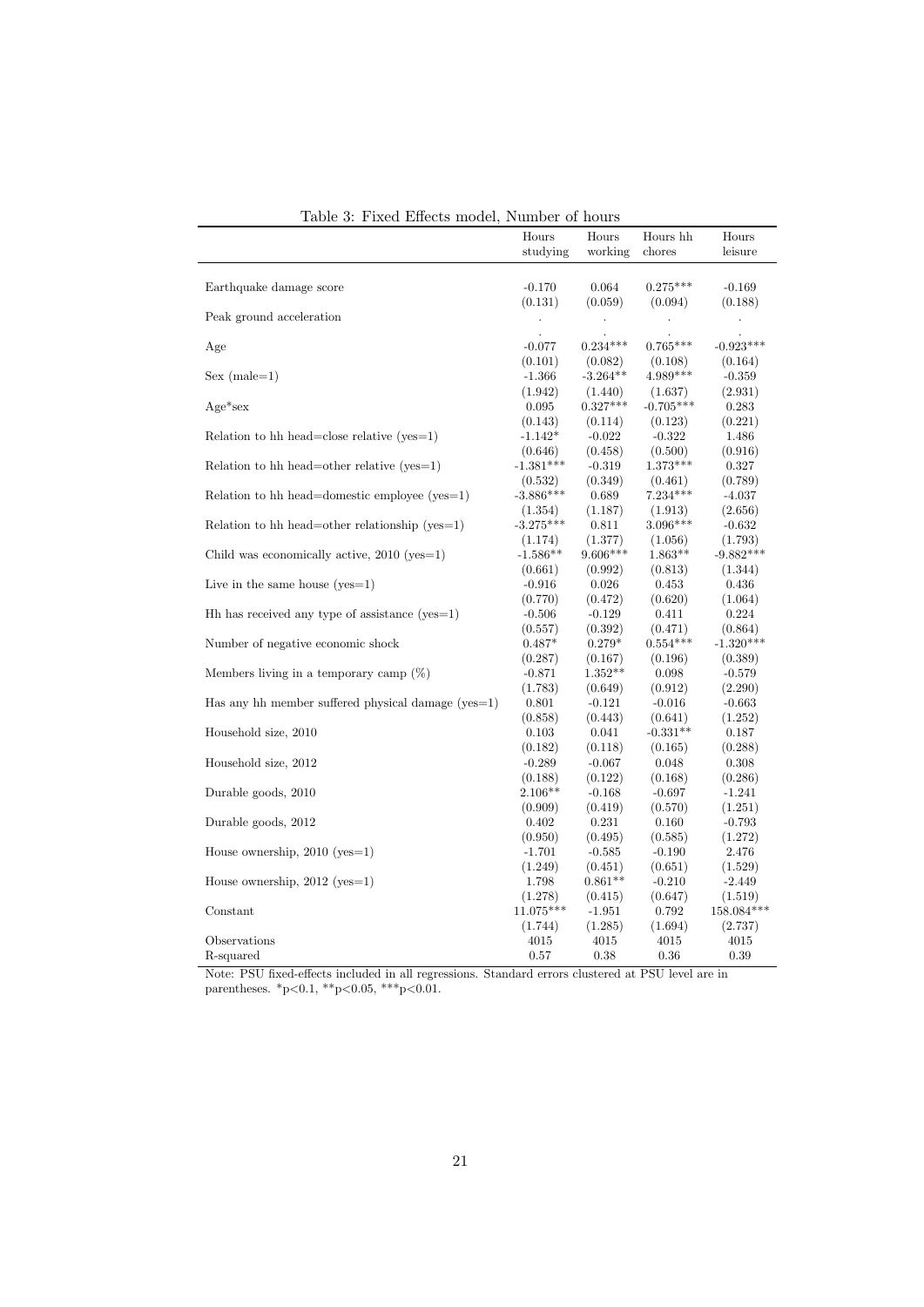Although our main variable of interest is household vulnerability, it is interesting to explore the relationship of the other control variables and children's time allocation. In general, older children are less likely to attend school and more likely to work. In addition, we find gender differences on the age effect: boys are less likely than girls to be idle and more likely to work and study simultaneously. Boys also spend more hours in market work and less in domestic work than girls. We also find evidence of the Hamilton's rule. Children who are less related biologically to the household head spend fewer hours studying and longer hours doing domestic work. We also find evidence of state-dependence in terms of past working experience. Children who were economically active at the time of the earthquake spend fewer hours studying and at leisure and more working for the market and domestically.

## 7 Conclusion

In January 2010, Haiti suffered a devastated earthquake that caused dramatic economic and personal losses. The total effect of the earthquake in people's lives happens through a natural factor (intensity), which is exogenous to people's behavior, and a vulnerability factor, which might be affected by individual's behavior, and therefore potentially affected by policy. This paper examines the lasting effect of household's vulnerability at the time of the earthquake on the decision about children's time allocation. Modifying children's time allocation might have been a coping strategy to overcome the effects of the earthquake.

It is well known in the literature that an investment in children's human capital has many positive effects on individuals' and nation lives. We find evidence that households' vulnerability is negatively associated to investments in children's human capital, which therefore, perpetuates household's poverty. For this reason, we believe that social policies should focus on attacking households' vulnerability. Moreover, we find evidence of differential household behavior in response to children's gender, age and degree of biologically relationship of the child and household head. We also bring evidence of the importance of disentangle activities related to domestic and market work. In particular, we find that according to children's age and gender they spend more or less time doing more work activities at home or for the market.

We use a rich and original dataset that with information about earthquake's intensity and damage, children answers about the use of their time, time devoted to domestic and market work and characteristics of individuals and households before the 2010 earthquake happened. Although the richness of our data, we are not able to disentangle whether the household decision about children's time reflects the household or child unobserved characteristics (e.g. household's preferences for schooling and child labour, child's depression, stress or ability to take advantage of school). The importance of the research question from a policy point of view and the lack of empirical evidence for Haiti make relevant the analysis.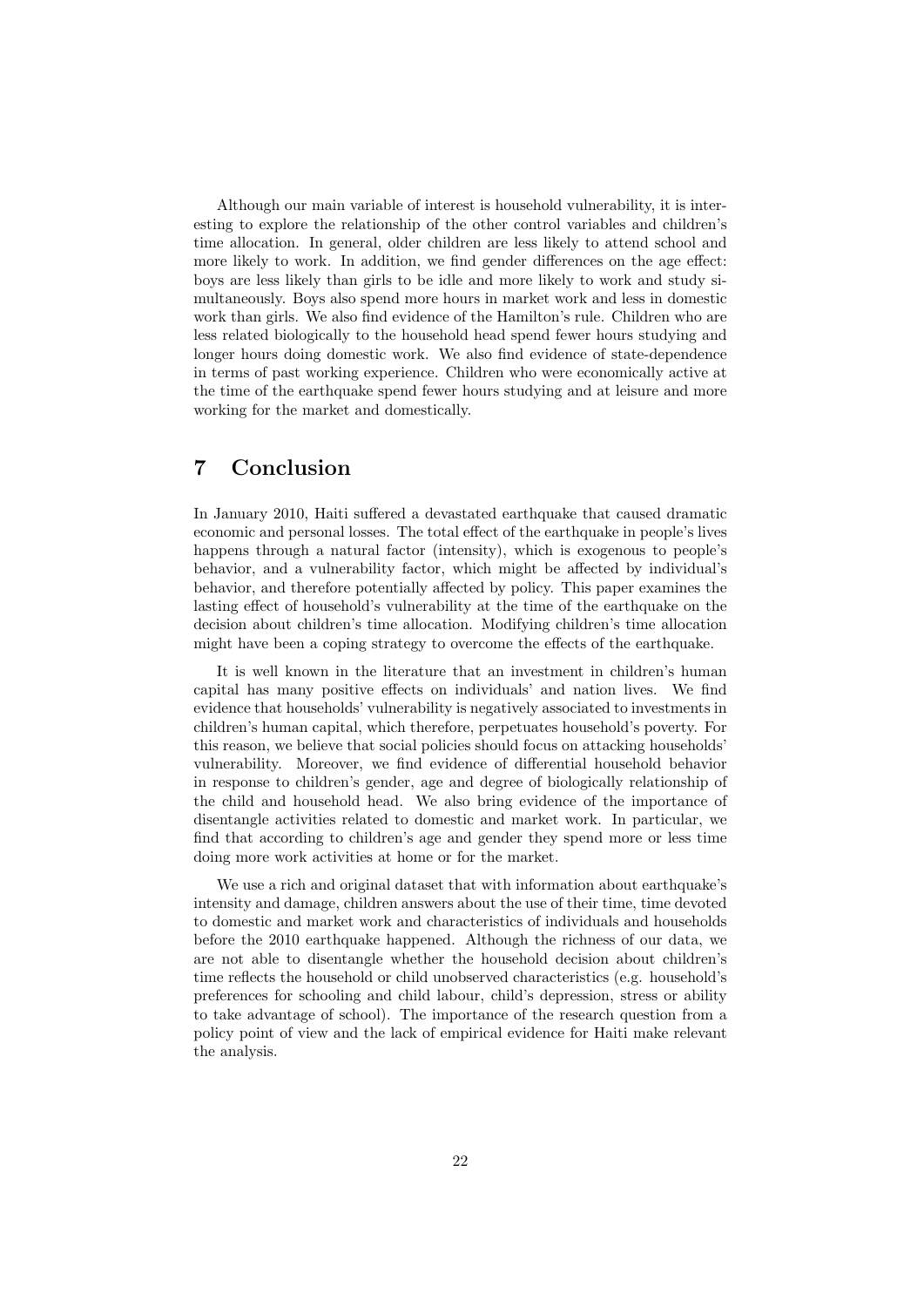## References

- <span id="page-22-3"></span>Adelman, M. A. and Holland, P. A.: 2015, Increasing access by waiving tuition: Evidence from haiti, World Bank Policy Research Working Paper (7175).
- <span id="page-22-4"></span>Alderman, H., Hoddinott, J. and Kinsey, B.: 2006, Long term consequences of early childhood malnutrition, *Oxford economic papers*  $58(3)$ ,  $450-474$ .
- <span id="page-22-0"></span>Baez, J., De la Fuente, A. and Santos, I. V.: 2010, Do natural disasters affect human capital? an assessment based on existing empirical evidence.
- <span id="page-22-6"></span>Baez, J. E. and Santos, I. V.: 2007, Children's vulnerability to weather shocks: A natural disaster as a natural experiment, Social Science Research Network, New York .
- <span id="page-22-11"></span>Baland, J.-M. and Robinson, J. A.: 2000, Is child labor inefficient?, journal of Political Economy 108(4), 663–679.
- <span id="page-22-12"></span>Basu, K., Das, S. and Dutta, B.: 2010, Child labor and household wealth: Theory and empirical evidence of an inverted-u, Journal of Development Eco*nomics* **91** $(1)$ , 8–14.
- <span id="page-22-7"></span>Basu, K. and Van, P. H.: 1998, The economics of child labor, American Economic Review pp. 412–427.
- <span id="page-22-2"></span>Basu, K. and Van, P. H.: 1999, The economics of child labor: Reply, American Economic Review pp. 1386–1388.
- <span id="page-22-8"></span>Becker, G. S.: 1964, Human Capital: A Theoretical and Empirical Analysis, with Special Reference to Education, by Gary S. Becker,..., London.
- <span id="page-22-5"></span>Beegle, K., Dehejia, R. and Gatti, R.: 2003, Child labor, crop shocks, and credit constraints, Technical report, National Bureau of Economic Research.
- <span id="page-22-1"></span>Beegle, K., Dehejia, R. H. and Gatti, R.: 2002, Do households resort to child labor to cope with income shocks?
- <span id="page-22-9"></span>Bhalotra, S.: 2007, Is child work necessary?, Oxford Bulletin of Economics and Statistics 69(1), 29–55.
- <span id="page-22-10"></span>Bhalotra, S. and Heady, C.: 2003, Child farm labor: The wealth paradox, The World Bank Economic Review 17(2), 197–227.
- <span id="page-22-15"></span>Biggeri, M., Guarcello, L., Lyon, S., Rosati, F. C. et al.: 2003, The puzzle of "idle" children: Neither in school nor performing economic activity: Evidence from six countries, Understanding Children's Work Project draft working paper, August .
- <span id="page-22-14"></span>Bilham, R.: 2010, Lessons from the haiti earthquake, *Nature* 463(7283), 878– 879.
- <span id="page-22-13"></span>Birkmann, J.: 2006, Measuring vulnerability to promote disaster-resilient societies: Conceptual frameworks and definitions, Measuring vulnerability to natural hazards: Towards disaster resilient societies pp. 9–54.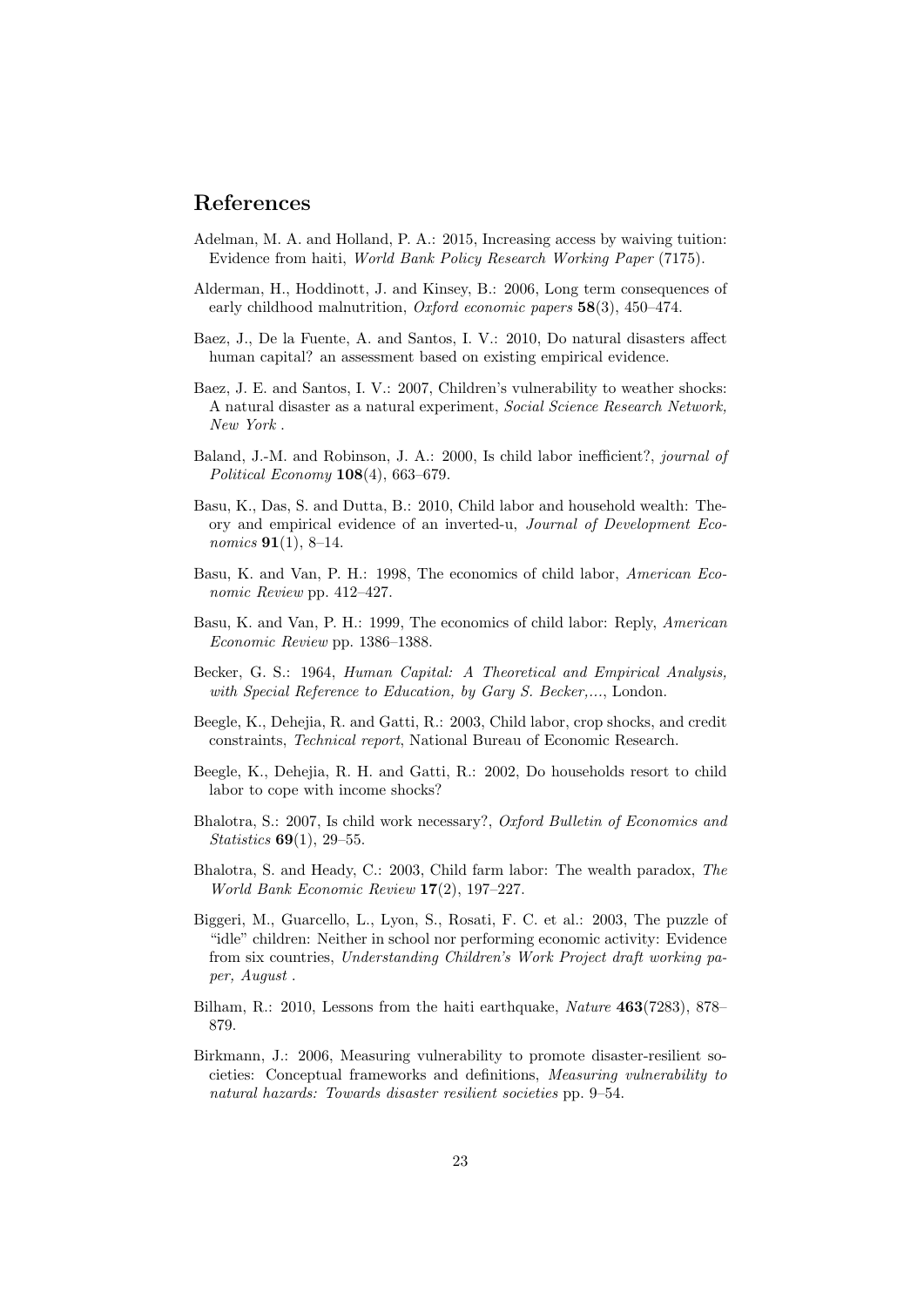- <span id="page-23-0"></span>Borensztein, E., Cavallo, E. and Valenzuela, P.: 2009, Debt sustainability under catastrophic risk: The case for government budget insurance, Risk Management and Insurance Review  $12(2)$ , 273–294.
- <span id="page-23-15"></span>Briguglio, L.: 1995, Small island developing states and their economic vulnerabilities, World development  $23(9)$ , 1615–1632.
- <span id="page-23-4"></span>Brown, R. and Kulik, J.: 1977, Flashbulb memories, *Cognition* 5(1), 73–99.
- <span id="page-23-11"></span>Buchmann, C.: 2000, Family structure, parental perceptions, and child labor in kenya: What factors determine who is enrolled in school?, Social forces 78(4), 1349–1378.
- <span id="page-23-9"></span>Bustelo, M., Arends-Kuenning, M. P. and Lucchetti, L.: 2012, Persistent impact of natural disasters on child nutrition and schooling: Evidence from the 1999 colombian earthquake, Technical report, Discussion Paper series, Forschungsinstitut zur Zukunft der Arbeit.
- <span id="page-23-6"></span>Cavallo, E. A. and Noy, I.: 2009, The economics of natural disasters: a survey.
- <span id="page-23-7"></span>Cavallo, E., Powell, A. and Becerra, O.: 2010, Estimating the direct economic damages of the earthquake in haiti\*, The Economic Journal 120(546), F298– F312.
- <span id="page-23-10"></span>Cigno, A. and Rosati, F. C.: 2006, The economics of child labour, ILR Review 60(2), 86.
- <span id="page-23-14"></span>Ciurean, R. L., Schröter, D. and Glade, T.: 2013, Conceptual Frameworks of Vulnerability Assessments for Natural Disasters Reduction, INTECH Open Access Publisher.
- <span id="page-23-13"></span>Cutter, S. L., Emrich, C. T., Webb, J. J. and Morath, D.: 2009, Social vulnerability to climate variability hazards: A review of the literature, Final Report to Oxfam America 5.
- <span id="page-23-1"></span>Dayton-Johnson, J.: 2004, Natural disasters and adaptive capacity.
- <span id="page-23-5"></span>De Janvry, A., Finan, F., Sadoulet, E. and Vakis, R.: 2006, Can conditional cash transfer programs serve as safety nets in keeping children at school and from working when exposed to shocks?, Journal of Development Economics 79(2), 349–373.
- <span id="page-23-2"></span>De Nicola, F. and Giné, X.: 2014, How accurate are recall data? evidence from coastal india, Journal of Development Economics 106, 52–65.
- <span id="page-23-12"></span>Delap, E.: 2001, Economic and cultural forces in the child labour debate: Evidence from urban bangladesh, *Journal of Development Studies* 37(4), 1–22.
- <span id="page-23-3"></span>Dex, S.: 1995, The reliability of recall data: a literature review, Bulletin de Methodologie Sociologique 49(1), 58–89.
- <span id="page-23-8"></span>Doocy, S., Daniels, A., Packer, C., Dick, A. and Kirsch, T. D.: 2013, The human impact of earthquakes: a historical review of events 1980-2009 and systematic literature review, PLoS currents 5.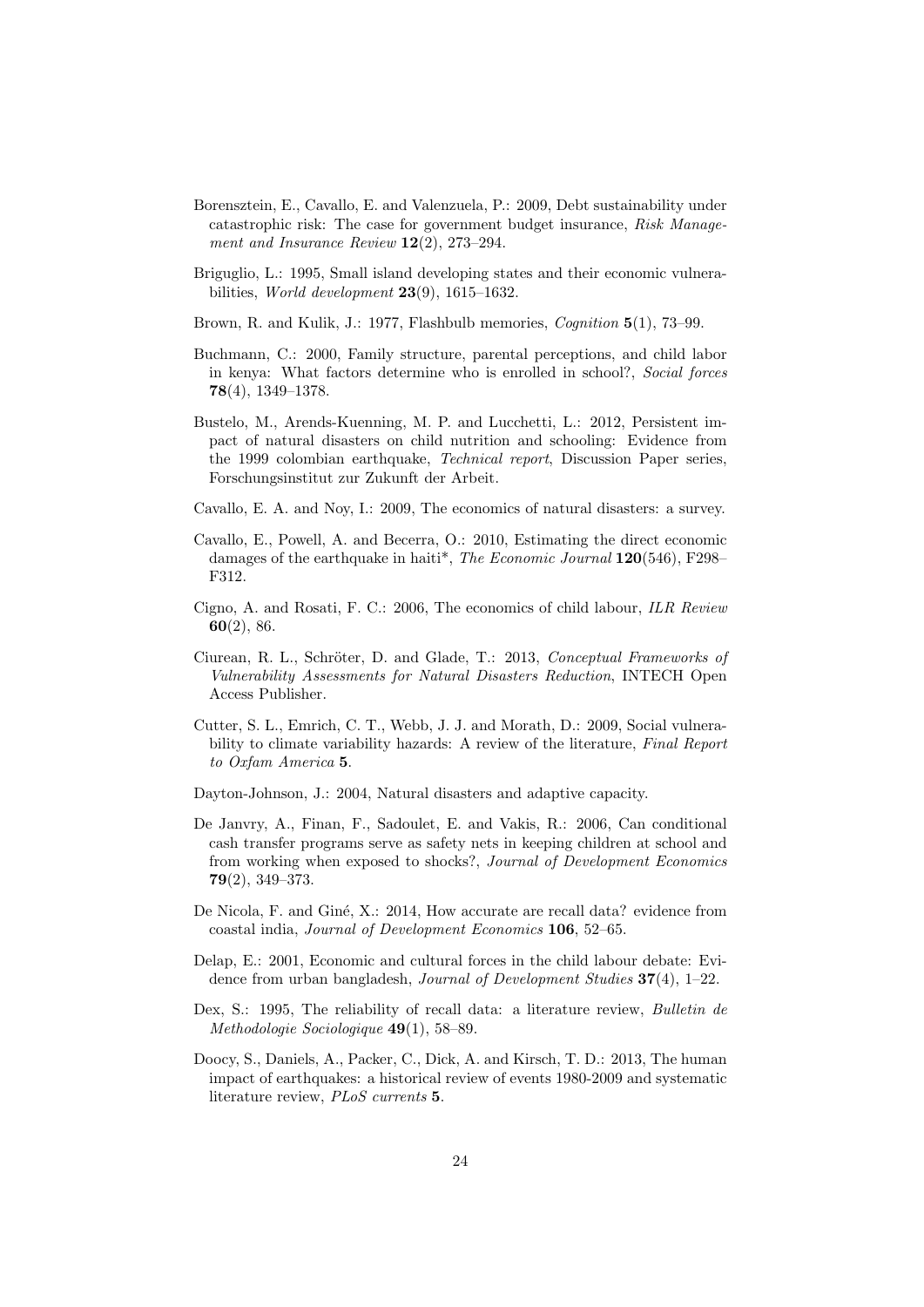- <span id="page-24-12"></span>Doocy, S., Jacquet, G., Cherewick, M. and Kirsch, T. D.: 2013, The injury burden of the 2010 haiti earthquake: a stratified cluster survey,  $Injury 44(6), 842-$ 847.
- <span id="page-24-4"></span>Echevin, D.: 2011, Vulnerability and livelihoods before and after the haiti earth- ´ quake, World Bank Policy Research Working Paper Series, Vol .
- <span id="page-24-10"></span>Edmonds, E. V.: 2006, Understanding sibling differences in child labor, Journal of Population Economics 19(4), 795–821.
- <span id="page-24-6"></span>Edmonds, E. V.: 2007, Child labor, Handbook of development economics 4, 3607–3709.
- <span id="page-24-2"></span>EM-DAT, E. E. D.: 2015, The ofda/cred international disaster database, Technical report, [Online]. Available from http://http://www.emdat.be/. [Accessed on 4 March 2015].
- <span id="page-24-9"></span>Fan, C. S.: 2004, Relative wage, child labor, and human capital, Oxford Economic Papers **56**(4), 687-700.
- <span id="page-24-3"></span>Field, C. B.: 2012, Managing the risks of extreme events and disasters to advance climate change adaptation: special report of the intergovernmental panel on climate change, Cambridge University Press.
- <span id="page-24-11"></span>Fuchs, S., Heiss, K. and Hübl, J.: 2007, Towards an empirical vulnerability function for use in debris flow risk assessment, Natural Hazards and Earth System Science 7(5), 495–506.
- <span id="page-24-1"></span>Grislain-Letrémy, C.: 2013, Natural disasters: Exposure and underinsurance, Working paper no. g2013/12, INSEE, CREST, and Paris-Dauphine University.
- <span id="page-24-13"></span>GTEF: 2011, Vers la refondation du système educatif haïtien. plan opérationnel 2010-2015, draft des recommandations du groupe de travail sur léducation et la formation, Technical report, Ministère de l'Education Nationale et de la Formation professionnelle (MENFP).
- <span id="page-24-7"></span>Halliday, T.: 2006, Migration, risk, and liquidity constraints in el salvador, Economic Development and Cultural Change 54(4), 893–925.
- <span id="page-24-14"></span>Hamilton, W. D.: 1964, The genetical evolution of social behaviour. i, Journal of theoretical biology  $7(1)$ , 1–16.
- <span id="page-24-0"></span>Heger, M., Julca, A. and Paddison, O.: 2008, Analysing the impact of natural hazards in small economies: The Caribbean case, number 2008/25, Research Paper, UNU-WIDER, United Nations University (UNU).
- <span id="page-24-5"></span>Herrera, J., Lamaute-Brisson, N., Milbin, D., Roubaud, F., Saint-Macary, C., Torelli, C. and Zanuso, C.: 2014, L'évolution des conditions de vie en haïti entre 2007 et 2012. la réplique sociale du séisme., Technical report, IHSI, IRD, DIAL.
- <span id="page-24-8"></span>Huisman, J. and Smits, J.: 2009, Effects of household-and district-level factors on primary school enrollment in 30 developing countries, World development 37(1), 179–193.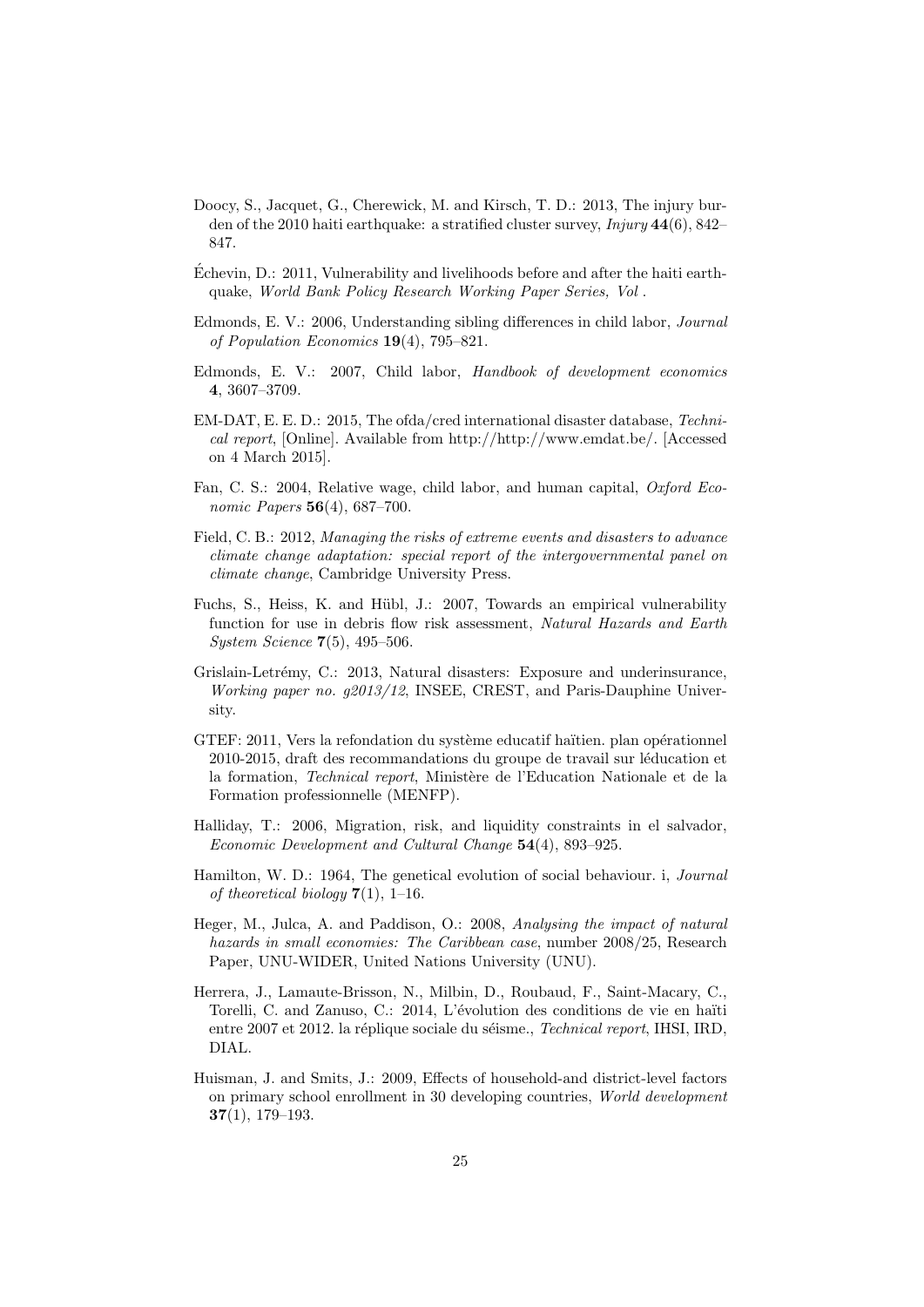- <span id="page-25-1"></span>Jacoby, H. G. and Skoufias, E.: 1997, Risk, financial markets, and human capital in a developing country, The Review of Economic Studies 64(3), 311–335.
- <span id="page-25-6"></span>Jalan, J. and Ravallion, M.: 1999, Are the poor less well insured? evidence on vulnerability to income risk in rural china, Journal of development economics 58(1), 61–81.
- <span id="page-25-4"></span>Jensen, R.: 2000, Agricultural volatility and investments in children, American Economic Review pp. 399–404.
- <span id="page-25-3"></span>Kahn, M. E.: 2005, The death toll from natural disasters: the role of income, geography, and institutions, *Review of economics and statistics*  $87(2)$ ,  $271-$ 284.
- <span id="page-25-13"></span>Kolbe, A. R., Hutson, R. A., Shannon, H., Trzcinski, E., Miles, B., Levitz, N., Puccio, M., James, L., Noel, J. R. and Muggah, R.: 2010, Mortality, crime and access to basic needs before and after the haiti earthquake: a random survey of port-au-prince households, *Medicine, conflict and survival*  $26(4)$ ,  $281-297$ .
- <span id="page-25-12"></span>Lamaute-Brisson, N.: 2013, Systèmes de protection sociale en amérique latine et dans les cara¨ıbes: Ha¨ıti.
- <span id="page-25-14"></span>Lamaute-Brisson, N.: 2015, Promotion et protection sociale de l'enfance et de l'adolescence en haïti.
- <span id="page-25-9"></span>Levy, V.: 1985, Cropping pattern, mechanization, child labor, and fertility behavior in a farming economy: Rural egypt, Economic Development and Cultural Change pp. 777–791.
- <span id="page-25-10"></span>Lunde, H.: 2010, Haiti youth survey 2009. volume ii: Analytical report, Technical report, FAFO.
- <span id="page-25-2"></span>Noy, I.: 2009, The macroeconomic consequences of disasters, Journal of Development Economics 88(2), 221–231.
- <span id="page-25-8"></span>Patrinos, H. A. and Psacharopoulos, G.: 1997, Family size, schooling and child labor in peru–an empirical analysis, Journal of population economics  $10(4)$ , 387-405.
- <span id="page-25-7"></span>Ranjan, P.: 2001, Credit constraints and the phenomenon of child labor, *Journal* of development economics  $64(1)$ ,  $81-102$ .
- <span id="page-25-0"></span>Rasmussen, T. N.: 2004, Macroeconomic implications of natural disasters in the Caribbean, International Monetary Fund.
- <span id="page-25-15"></span>Razafindrakoto, M., Roubaud, F. and Torelli, C.: 2009, Measuring the informal sector and informal employment: the experience drawn from 1-2-3 surveys in african countries, African Statistical Journal 9(Special Issue, November), 88– 147.
- <span id="page-25-11"></span>Salmi, J.: 2000, Equity and quality in private education: The haitian paradox, Compare 30(2), 163–178.
- <span id="page-25-5"></span>Santos, I.: 2007, Disentangling the effects of natural disasters on children: 2001 earthquakes in el salvador, Doctoral Dissertation, Kennedy School of Government, Harvard University .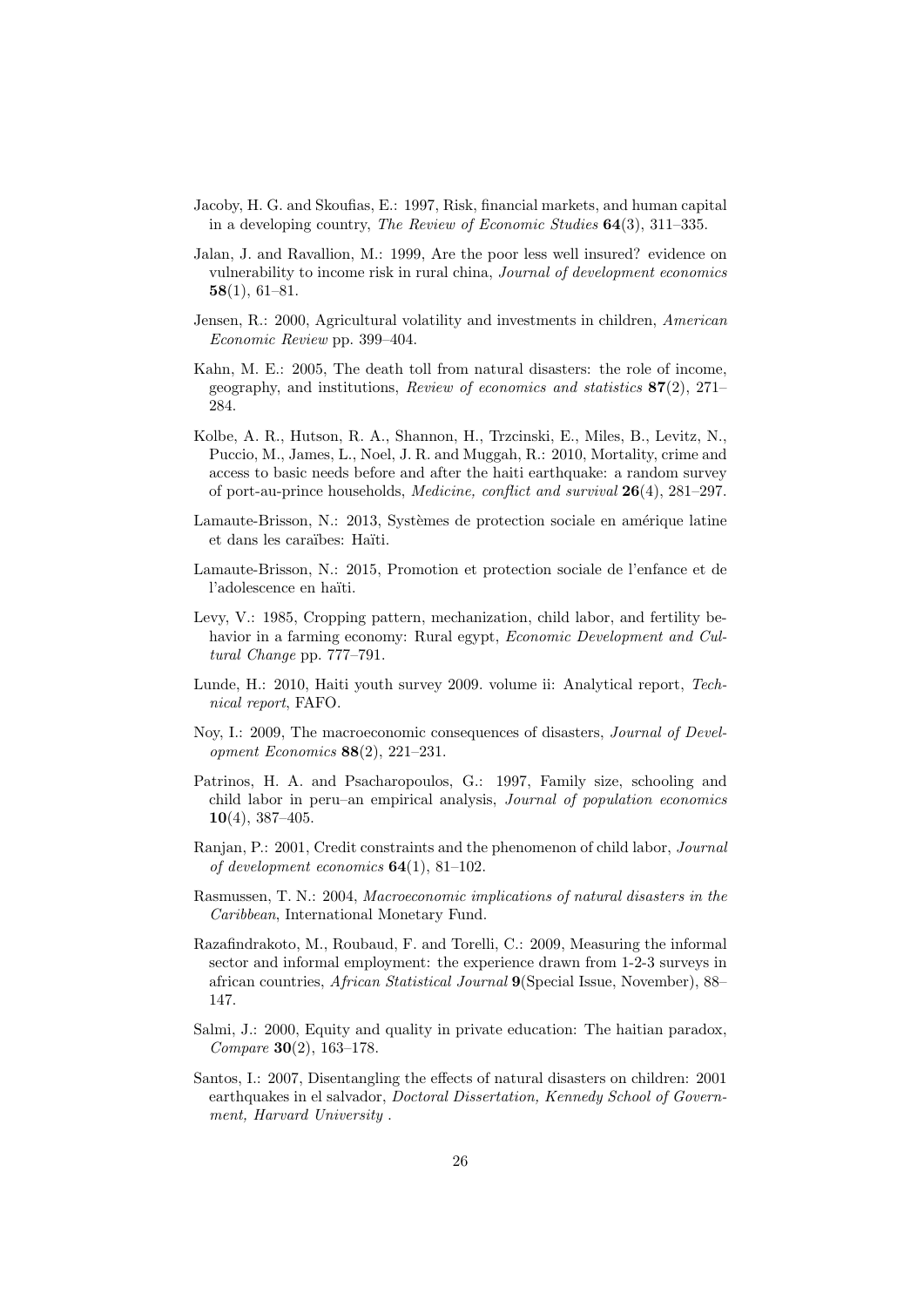- <span id="page-26-6"></span>Schwartz, T., Pierre, Y.-F. and Calpas, É.: 2011, Building assessments and rubble removal in quake-affected neighborhoods in haiti, BARR Survey Final Report .
- <span id="page-26-2"></span>Skoufias, E.: 2003, Economic crises and natural disasters: Coping strategies and policy implications, World Development 31(7), 1087–1102.
- <span id="page-26-4"></span>Strauss, J. and Thomas, D.: 2007, Health over the life course, Handbook of development economics 4, 3375–3474.
- <span id="page-26-7"></span>Strobl, E.: 2012, The economic growth impact of natural disasters in developing countries: Evidence from hurricane strikes in the central american and caribbean regions, Journal of Development economics 97(1), 130–141.
- <span id="page-26-5"></span>Webbink, E., Smits, J. and de Jong, E.: 2013, Household and context determinants of child labor in 221 districts of 18 developing countries, Social indicators research  $110(2)$ , 819–836.
- <span id="page-26-1"></span>Winograd, E. and Neisser, U.: 2006, *Affect and Accuracy in Recall: Studies* of 'Flashbulb'Memories, Vol. 4, Cambridge University Press.
- <span id="page-26-3"></span>Yang, D.: 2008, Risk, migration, and rural financial markets: Evidence from earthquakes in el salvador, Social Research: An International Quarterly 75(3), 955–992.
- <span id="page-26-0"></span>Zanuso, C., Torelli, C. and Roubaud, F.: 2014, Le marché du travail en haïti après le séisme: quelle place pour les jeunes?,  $Autreport 71, 135-156.$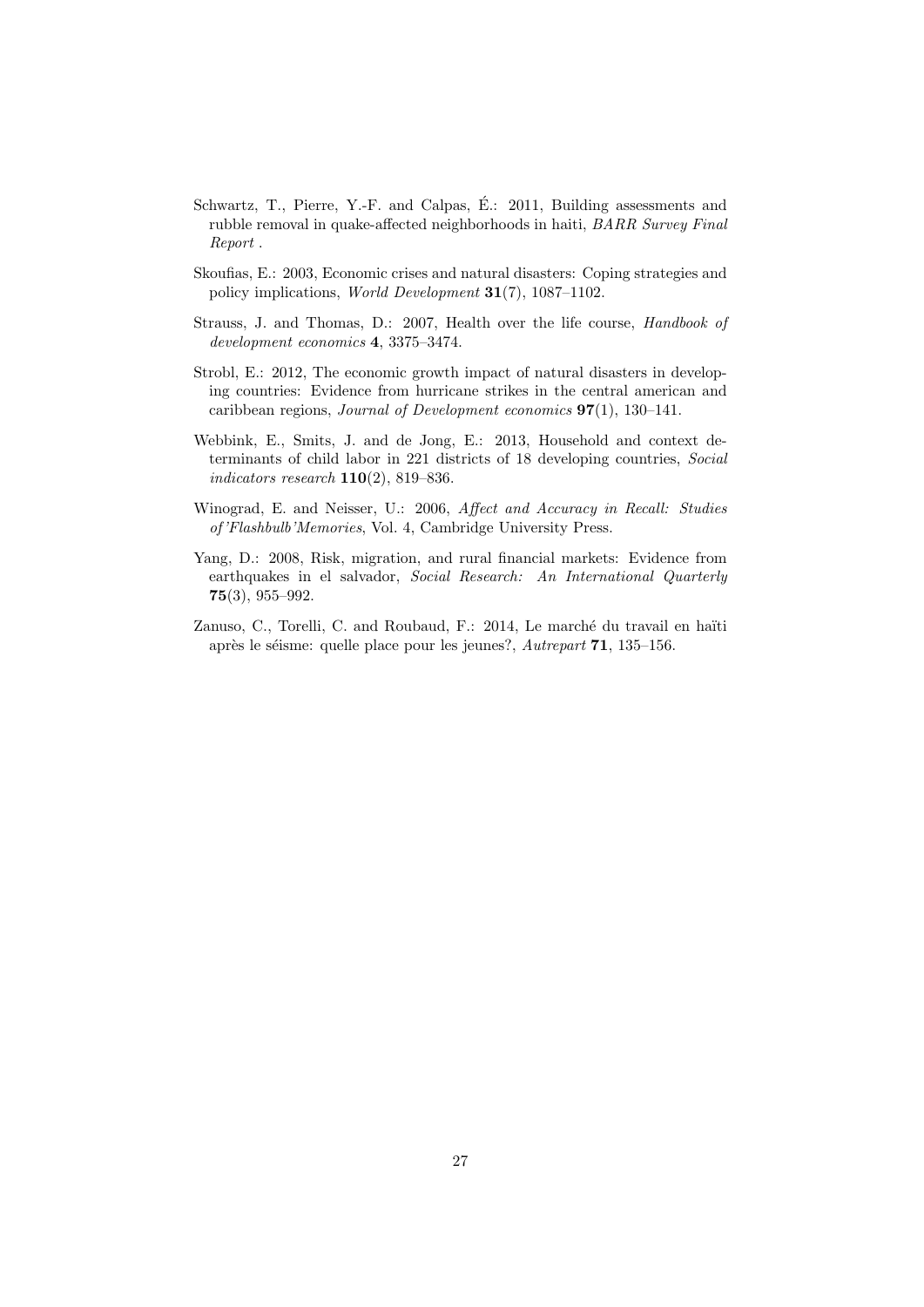## A Appendix

| Table A.I: Linear Probability Model, School/Work decision |             |             |             |             |
|-----------------------------------------------------------|-------------|-------------|-------------|-------------|
|                                                           | Idle        | School      | Work        | School      |
|                                                           |             | only        | only        | &work       |
|                                                           |             |             |             |             |
| Earthquake damage score                                   | 0.002       | $-0.004$    | $0.003*$    | $-0.001$    |
|                                                           | (0.002)     | (0.004)     | (0.002)     | (0.004)     |
| Peak ground acceleration                                  | $-0.046$    | $0.422***$  | $-0.075***$ | $-0.301***$ |
|                                                           | (0.044)     | (0.074)     | (0.022)     | (0.060)     |
| Age                                                       | $0.009***$  | $-0.017***$ | 0.002       | $0.007**$   |
|                                                           | (0.003)     | (0.004)     | (0.002)     | (0.003)     |
| $Sex (male=1)$                                            | 0.071       | 0.010       | $-0.018$    | $-0.062$    |
|                                                           | (0.052)     | (0.075)     | (0.035)     | (0.067)     |
| $Age*sex$                                                 | $-0.008**$  | $-0.003$    | 0.003       | 0.008       |
|                                                           | (0.004)     | (0.005)     | (0.003)     | (0.005)     |
| Relation to hh head=close relative $(yes=1)$              | $0.034**$   | 0.011       | $-0.012$    | $-0.033$    |
|                                                           | (0.014)     | (0.024)     | (0.009)     | (0.021)     |
| Relation to hh head=other relative ( $ves=1$ )            | $0.035***$  | 0.007       | 0.001       | $-0.043**$  |
|                                                           | (0.013)     | (0.020)     | (0.008)     | (0.018)     |
| Relation to hh head=domestic employee ( $yes=1$ )         | $0.096*$    | $-0.147**$  | $\,0.043\,$ | 0.008       |
|                                                           | (0.053)     | (0.069)     | (0.037)     | (0.059)     |
| Relation to hh head=other relationship ( $yes=1$ )        | 0.036       | $-0.079$    | $0.062*$    | $-0.019$    |
|                                                           | (0.033)     | (0.051)     | (0.033)     | (0.042)     |
| Child was economically active, $2010$ (yes=1)             | $-0.009$    | $-0.511***$ | $0.143***$  | $0.377***$  |
|                                                           | (0.015)     | (0.026)     | (0.025)     | (0.034)     |
| Live in the same house $(yes=1)$                          | 0.010       | 0.000       | $-0.001$    | $-0.009$    |
|                                                           | (0.012)     | (0.023)     | (0.012)     | (0.021)     |
| $Hh$ has received any type of assistance (yes=1)          | $-0.020*$   | $-0.014$    | 0.001       | $0.033*$    |
|                                                           | (0.011)     | (0.020)     | (0.007)     | (0.017)     |
| Number of negative economic shock                         | $-0.011*$   | $-0.018**$  | $0.005*$    | $0.024***$  |
|                                                           | (0.006)     | (0.009)     | (0.003)     | (0.007)     |
| Members living in a temporary camp $(\%)$                 | 0.005       | 0.005       | $0.020*$    | $-0.030$    |
|                                                           | (0.016)     | (0.033)     | (0.012)     | (0.027)     |
| Has any hh member suffered physical damage $(yes=1)$      | $-0.012$    | 0.015       | 0.007       | $-0.009$    |
|                                                           | (0.013)     | (0.026)     | (0.010)     | (0.023)     |
| Household size, 2010                                      | $-0.012***$ | $-0.001$    | $-0.007*$   | $0.020***$  |
|                                                           | (0.004)     | (0.007)     | (0.004)     | (0.007)     |
| Household size, 2012                                      | $0.012***$  | 0.003       | 0.005       | $-0.020***$ |
|                                                           | (0.004)     | (0.007)     | (0.004)     | (0.007)     |
| Durable goods, 2010                                       | $-0.011$    | $0.044**$   | 0.002       | $-0.035*$   |
|                                                           | (0.013)     | (0.022)     | (0.007)     | (0.018)     |
| Durable goods, 2012                                       | $-0.047***$ | $0.067***$  | $-0.023***$ | 0.004       |
|                                                           | (0.014)     | (0.024)     | (0.008)     | (0.020)     |
| House ownership, $2010$ (yes=1)                           | $-0.022$    | $-0.007$    | 0.023       | 0.006       |
|                                                           | (0.015)     | (0.027)     | (0.017)     | (0.026)     |
| House ownership, $2012$ (yes=1)                           | 0.003       | $-0.055**$  | $-0.014$    | $0.067***$  |
|                                                           | (0.014)     | (0.028)     | (0.016)     | (0.025)     |
| Constant                                                  | 0.034       | $0.957***$  | 0.005       | 0.004       |
|                                                           | (0.044)     | (0.072)     | (0.030)     | (0.059)     |
| Observations                                              | 4015        | 4015        | 4015        | 4015        |
| R-squared                                                 | 0.03        | 0.19        | 0.07        | 0.15        |

<span id="page-27-0"></span>Table A.1: Linear Probability Model, School/Work decision

Note: Standard errors clustered at PSU level are in parentheses.  $\frac{kp}{0.1}$ ,  $\frac{kp}{0.05}$ ,  $\frac{kkp}{0.01}$ .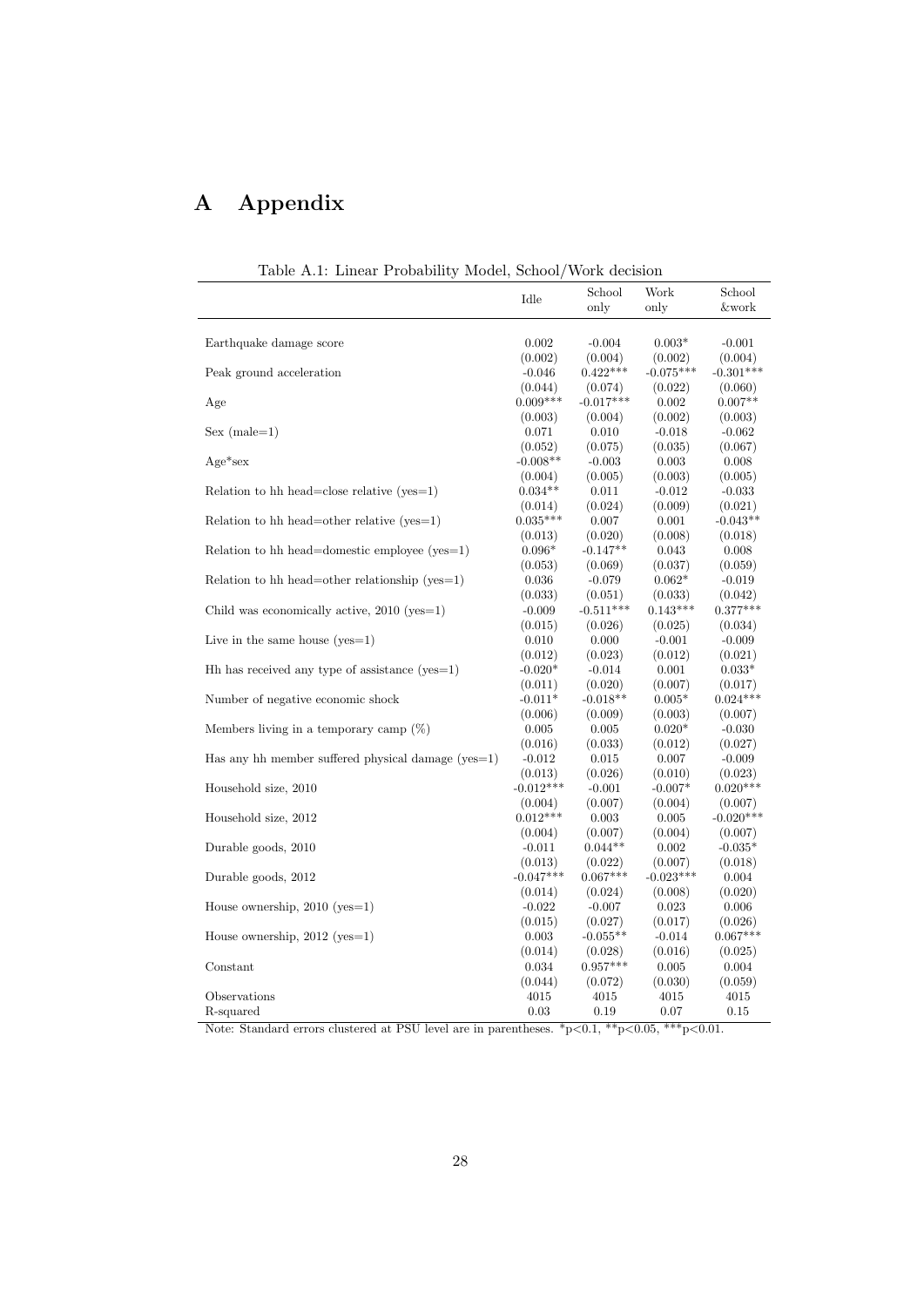| тарк т.з. шисаг т горарштү                           | www.             | Trainpor or nome |                        |                  |
|------------------------------------------------------|------------------|------------------|------------------------|------------------|
|                                                      | Hours            | Hours            | Hours hh               | Hours            |
|                                                      | studying         | working          | chores                 | leisure          |
|                                                      |                  |                  |                        |                  |
| Earthquake damage score                              | $-0.017$         | 0.045            | $0.318***$             | $-0.346**$       |
|                                                      | (0.116)          | (0.058)          | (0.098)                | (0.174)          |
| Peak ground acceleration                             | 27.146***        | $-5.537***$      | $-8.907***$            | $-12.702***$     |
|                                                      | (2.854)          | (1.027)          | (1.609)                | (3.395)          |
| Age                                                  | $-0.157$         | $0.219***$       | $0.749***$             | $-0.811***$      |
|                                                      | (0.106)          | (0.072)          | (0.107)                | (0.163)          |
| $Sex (male=1)$                                       | $-2.778$         | $-2.145$         | $6.461***$             | $-1.538$         |
|                                                      |                  | (1.354)          |                        |                  |
| $Age*sex$                                            | (2.110)<br>0.194 | $0.248**$        | (1.614)<br>$-0.799***$ | (2.905)<br>0.357 |
|                                                      |                  |                  |                        |                  |
|                                                      | (0.155)          | (0.107)          | (0.122)                | (0.219)          |
| Relation to hh head=close relative $(yes=1)$         | $-0.954$         | $-0.444$         | $-0.615$               | $2.012**$        |
|                                                      | (0.627)          | (0.398)          | (0.465)                | (0.859)          |
| Relation to hh head=other relative $(yes=1)$         | $-0.861$         | $-0.588*$        | $1.257***$             | 0.192            |
|                                                      | (0.561)          | (0.325)          | (0.425)                | (0.764)          |
| Relation to hh head=domestic employee ( $yes=1$ )    | $-5.361***$      | 1.399            | $6.947***$             | $-2.985$         |
|                                                      | (1.475)          | (1.285)          | (1.968)                | (2.736)          |
| Relation to hh head=other relationship ( $yes=1$ )   | $-3.948**$       | 0.966            | $2.142**$              | 0.841            |
|                                                      | (1.540)          | (1.199)          | (1.026)                | (1.740)          |
| Child was economically active, $2010$ (yes=1)        | $-2.801***$      | $10.307***$      | $1.833**$              | $-9.339***$      |
|                                                      | (0.674)          | (0.881)          | (0.715)                | (1.259)          |
| Live in the same house $(yes=1)$                     | $-0.100$         | $-0.084$         | 0.237                  | $-0.053$         |
|                                                      | (0.732)          | (0.405)          | (0.581)                | (0.946)          |
| $Hh$ has received any type of assistance (yes=1)     | $-1.344**$       | 0.146            | 0.059                  | 1.139            |
|                                                      | (0.607)          | (0.312)          | (0.399)                | (0.790)          |
| Number of negative economic shock                    | $0.464*$         | $0.451***$       | $1.071***$             | $-1.987***$      |
|                                                      | (0.272)          | (0.132)          | (0.169)                | (0.340)          |
| Members living in a temporary camp $(\%)$            | 0.987            | 0.089            | $-1.149*$              | 0.073            |
|                                                      | (1.390)          | (0.550)          | (0.654)                | (1.598)          |
| Has any hh member suffered physical damage $(yes=1)$ | 1.012            | $-0.250$         | 0.279                  | $-1.040$         |
|                                                      | (0.820)          | (0.390)          | (0.542)                | (1.098)          |
| Household size, 2010                                 | $-0.133$         | 0.156            | $-0.249*$              | 0.226            |
|                                                      | (0.174)          | (0.121)          | (0.144)                | (0.252)          |
| Household size, 2012                                 | $-0.208$         | $-0.177$         | $-0.075$               | $0.460*$         |
|                                                      | (0.171)          | (0.124)          | (0.142)                | (0.246)          |
| Durable goods, 2010                                  | $2.932***$       | $-0.453$         | $-1.469***$            | $-1.011$         |
|                                                      | (0.867)          | (0.358)          | (0.489)                | (1.056)          |
| Durable goods, 2012                                  | 1.327            | $-0.090$         | $-0.151$               | $-1.086$         |
|                                                      | (0.987)          | (0.403)          | (0.525)                | (1.176)          |
| House ownership, $2010$ (yes=1)                      | $-3.058***$      | 0.067            | 0.126                  | $2.865**$        |
|                                                      | (1.059)          | (0.415)          | (0.646)                | (1.211)          |
| House ownership, $2012$ (yes=1)                      | 1.163            | $1.186***$       | 0.904                  | $-3.253***$      |
|                                                      | (1.071)          | (0.409)          | (0.599)                | (1.154)          |
| Constant                                             | $8.351***$       | $-1.435$         | 1.729                  | 159.354***       |
|                                                      | (1.806)          | (1.217)          | (1.639)                | (2.621)          |
| Observations                                         | 4015             | 4015             | 4015                   | 4015             |
| R-squared                                            | 0.25             | 0.19             | 0.14                   | 0.10             |
|                                                      |                  |                  |                        |                  |

<span id="page-28-0"></span>Table A.2: Linear Probability Model, Number of hours

Note: Standard errors clustered at PSU level are in parentheses.  $*p<0.1$ ,  $**p<0.05$ ,  $***p<0.01$ .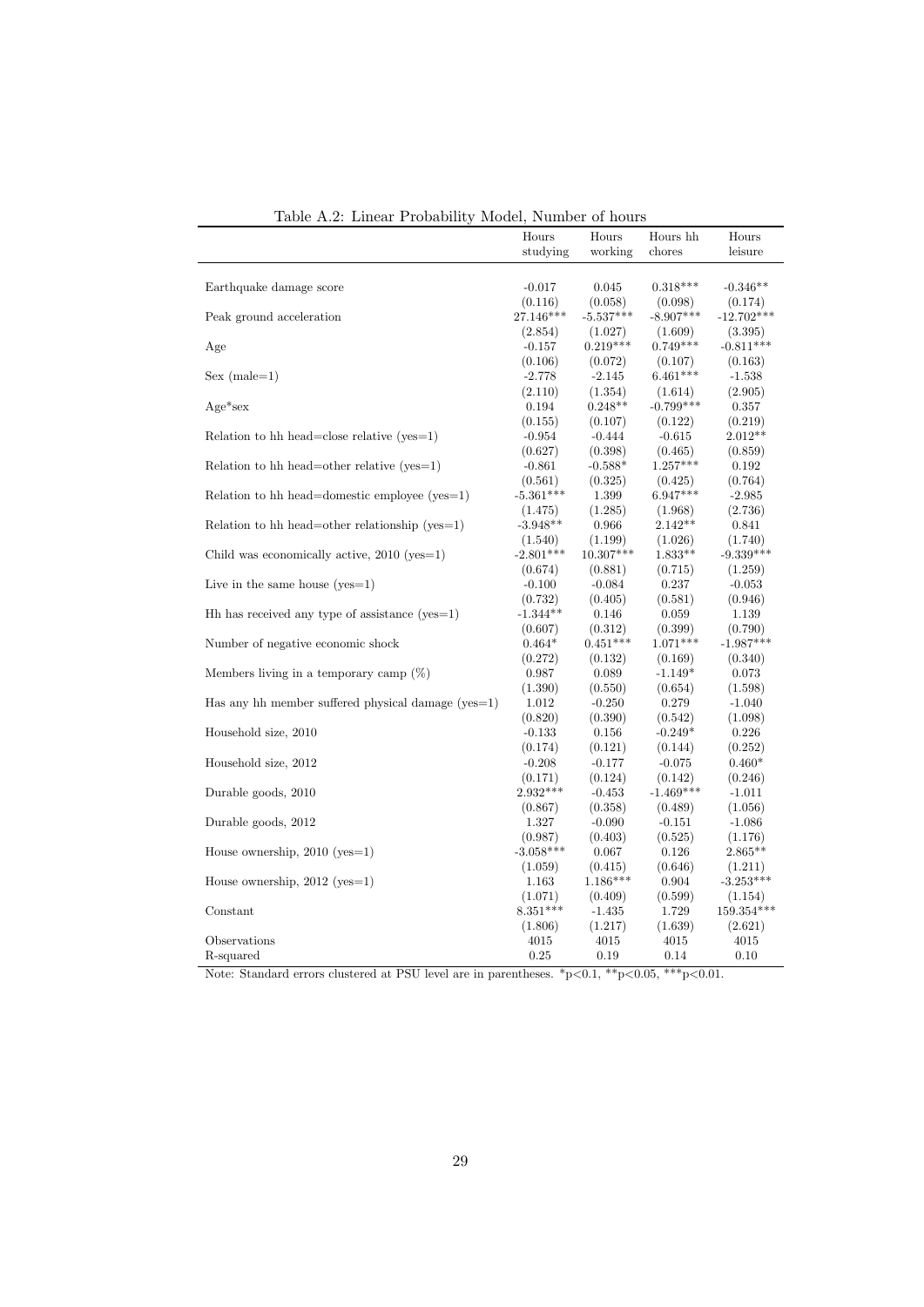<span id="page-29-1"></span><span id="page-29-0"></span>

| Table A.3: Bi-probit model |                             |               |                             |  |
|----------------------------|-----------------------------|---------------|-----------------------------|--|
|                            | School with or without work |               | Work with or without school |  |
| Earthquake damage score    | $-0.031*$                   | 0.005         |                             |  |
|                            | (0.016)                     |               | (0.017)                     |  |
|                            |                             |               |                             |  |
|                            |                             |               |                             |  |
|                            | Table A.4: SUR model        |               |                             |  |
|                            | Hours studying              | Hours working | Hours hh chores             |  |
| Earthquake damage score    | $-0.018$                    | 0.045         | $0.320***$                  |  |
|                            | (0.082)                     | (0.054)       | (0.067)                     |  |
|                            |                             |               |                             |  |
|                            |                             |               |                             |  |
| Table A.5: Probit model    |                             |               |                             |  |
|                            | Idle<br>School only         | Work only     | School & work               |  |

<span id="page-29-2"></span>

|                         | Idle    | School only | Work only | School & work |
|-------------------------|---------|-------------|-----------|---------------|
| Earthquake damage score | 0.002   | $-0.003$    | $0.003**$ | $-0.001$      |
|                         | (0.002) | (0.004)     | (0.001)   | (0.004)       |

Notes for [A.3](#page-29-0) [A.4](#page-29-1) and [A.5:](#page-29-2) Additional controls in all regressions include: child's age, sex, relationship with the household head and a dummy for whether he (she) was economically active before the earthquake; a dummy variable for whether the household lives in the same house than at the time of the earthquake; a dummy for whether the household receives any type of assistance; the proportion of household members living in a temporary camp; a dummy for whether any member of the household suffered physical damage during the earthquake; variables for household size in 2010 and 2012; indexes of durable goods in 2010 and 2012; and, dummy variables for house ownership in 2010 and 2012. Standard errors clustered at the commune level are in parentheses. \*Significant at 10 percent, \*\*Significant at 5 percent, \*\*\*Significant at 1 percent.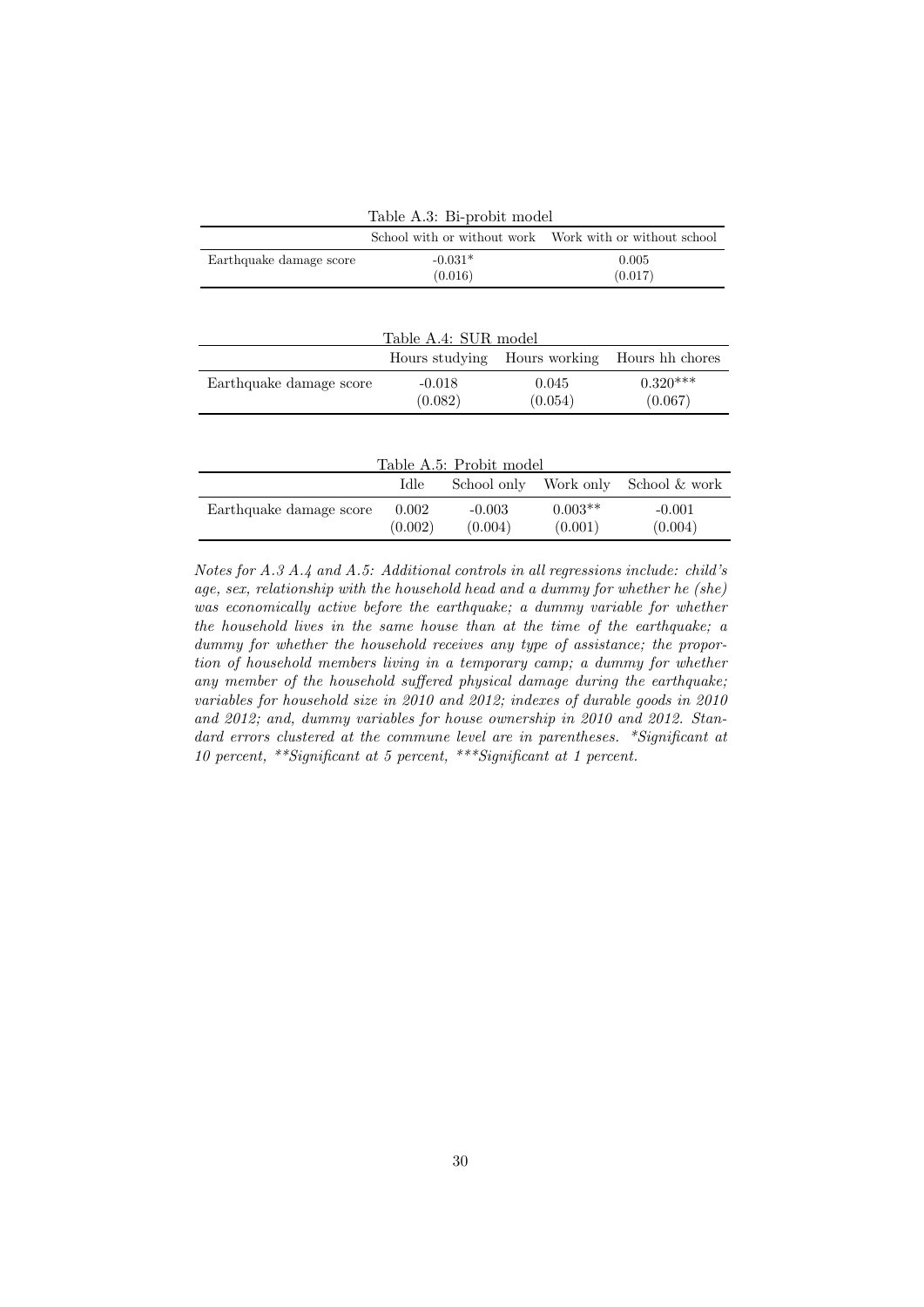

Figure A.1: Housing destruction score based on earthquake intensity and building vulnerability

Source: ECVMAS 2012; US Geological Survey; Authors' calculations

Note: Only covers households that have not changed housing since the earthquake.